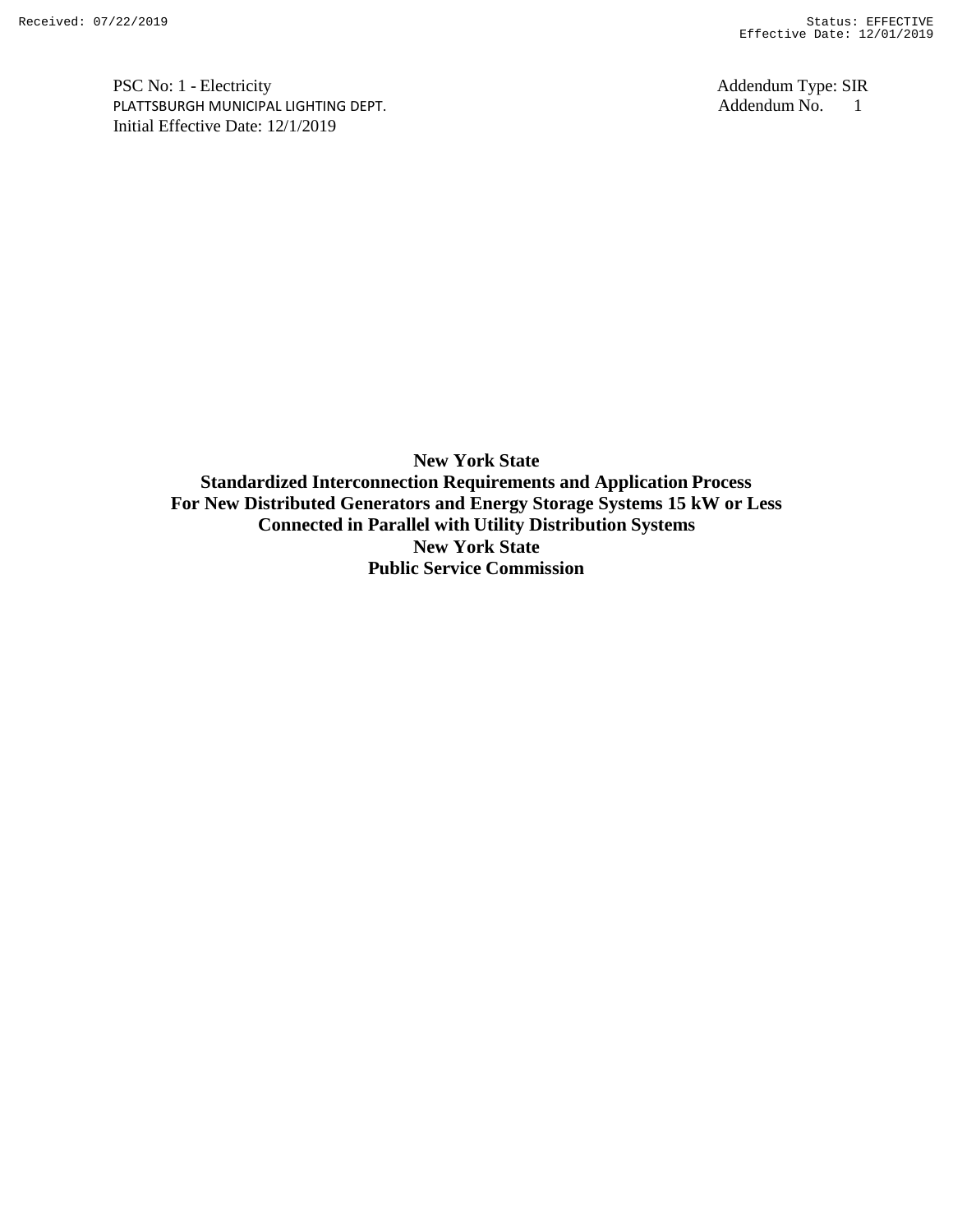# **Table of Contents**

| Α.        |  |
|-----------|--|
| <b>B.</b> |  |
|           |  |
| А.        |  |
| 1.        |  |
| 2.        |  |
| 3.        |  |
| 4.        |  |
| 5.        |  |
| <b>B.</b> |  |
| C.        |  |
| D.        |  |
| Ε.        |  |
| F.        |  |
| G.        |  |
| Η.        |  |
| Ι.        |  |
|           |  |
|           |  |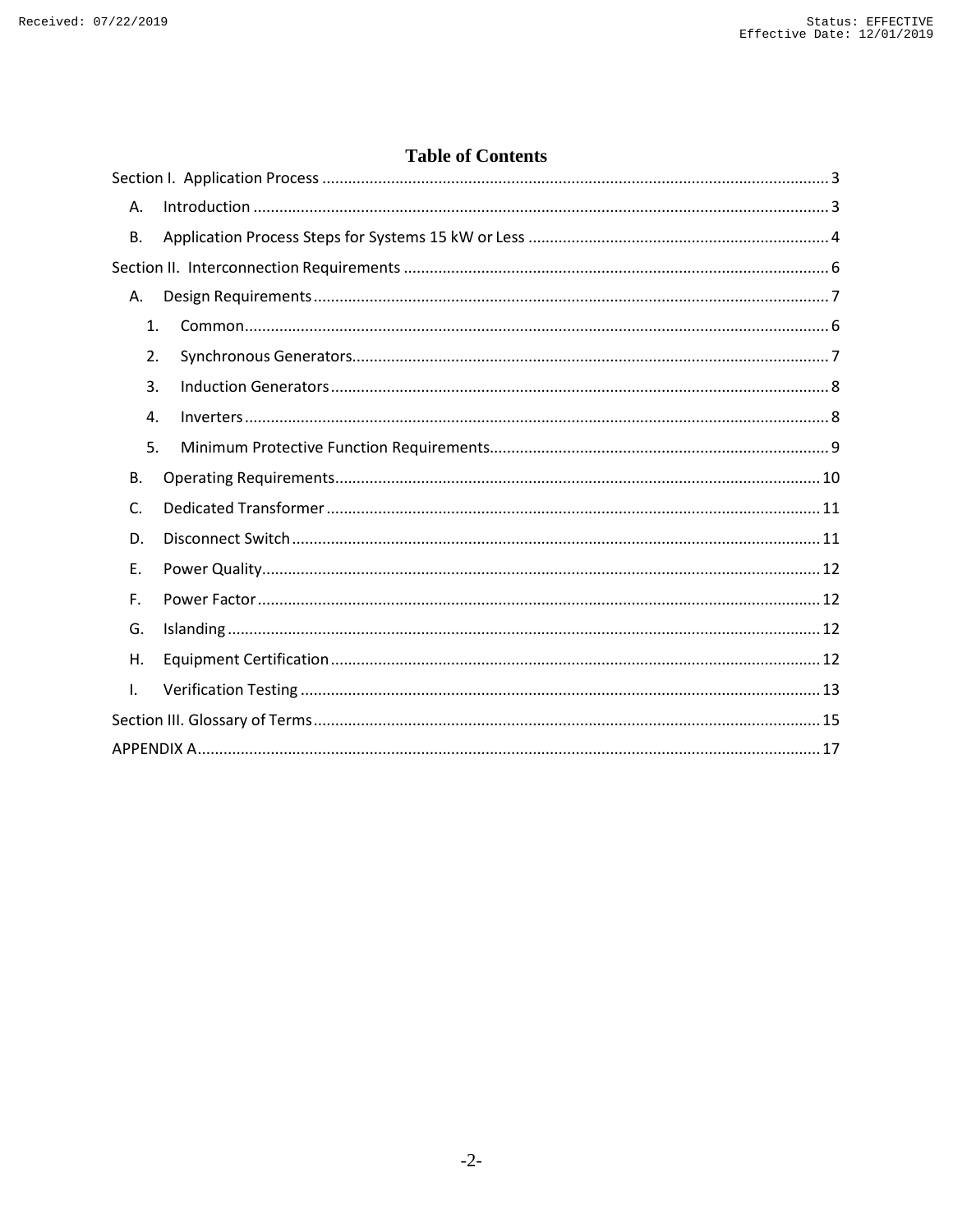## **Section I. ApplicationProcess**

### <span id="page-2-0"></span>**New York State Standardized Interconnection Requirements and Application Process for New Distributed Generators and Energy Storage Systems 15 kW or Less Connected in Parallel with Utility Distribution Systems("SIR")**

#### <span id="page-2-1"></span>A. **Introduction**

This section provides a framework for processing applications to:

- interconnect new distributed generation ("DG") facilities with a generator nameplate rating of 15 kW or less [aggregated on the customer side of the point of common coupling ("PCC")], and
- interconnect new energy storage system (ESS) facilities with an AC inverter/converter nameplate rating of 15 kW or less aggregated on the customer side of the PCC that may be combined with existing or new DG (Hybrid Projects), however, maximum export capacity onto the utility distribution system is capped at an AC nameplate rating or AC inverter/converter nameplate rating of 15 kW. ESS shall only be allowed to charge from the DG and not from the electric utility systems; and,
- review any modifications affecting the interface at the PCC to existing DG facilities with a nameplate rating of 15 kW or less (aggregated on the customer side of the PCC) that have been interconnected to the utility distribution system and where an existing contract between the applicant and the utility is in place.

Distributed Generation or Energy Storage Systems neither designed to operate, nor operating, in parallel with the utility's electrical system is not subject to these requirements. This section will ensure that applicants are aware of the technical interconnection requirements and utility interconnection policies and practices. This section will also provide applicants with an understanding of the process and information required to allow utilities to review and accept the applicants' equipment for interconnection in a reasonable and expeditious manner.

The time required to complete the process will reflect the complexity of the proposed project. Projects using previously submitted designs certified per the requirements of Section II.H will move through the process more quickly, and several steps may be satisfied with an initial application depending on the detail and completeness of the application and supporting documentation submitted by the applicant. Applicants submitting systems utilizing certified equipment however, are not exempt from providing utilities with complete design packages necessary for the utilities to verify the electrical characteristics of the generator systems, the interconnecting facilities, and the impacts of the applicants' equipment on the utilities'systems.

The application process and the attendant services must be offered on a non-discriminatory basis. The utilities must clearly identify their costs related to the applicants' interconnections, specifically those costs the utilities would not have incurred but for the applicants' interconnections. The utilities will keep a log of all applications, milestones met, and justifications for application-specific requirements. The applicants are to be responsible for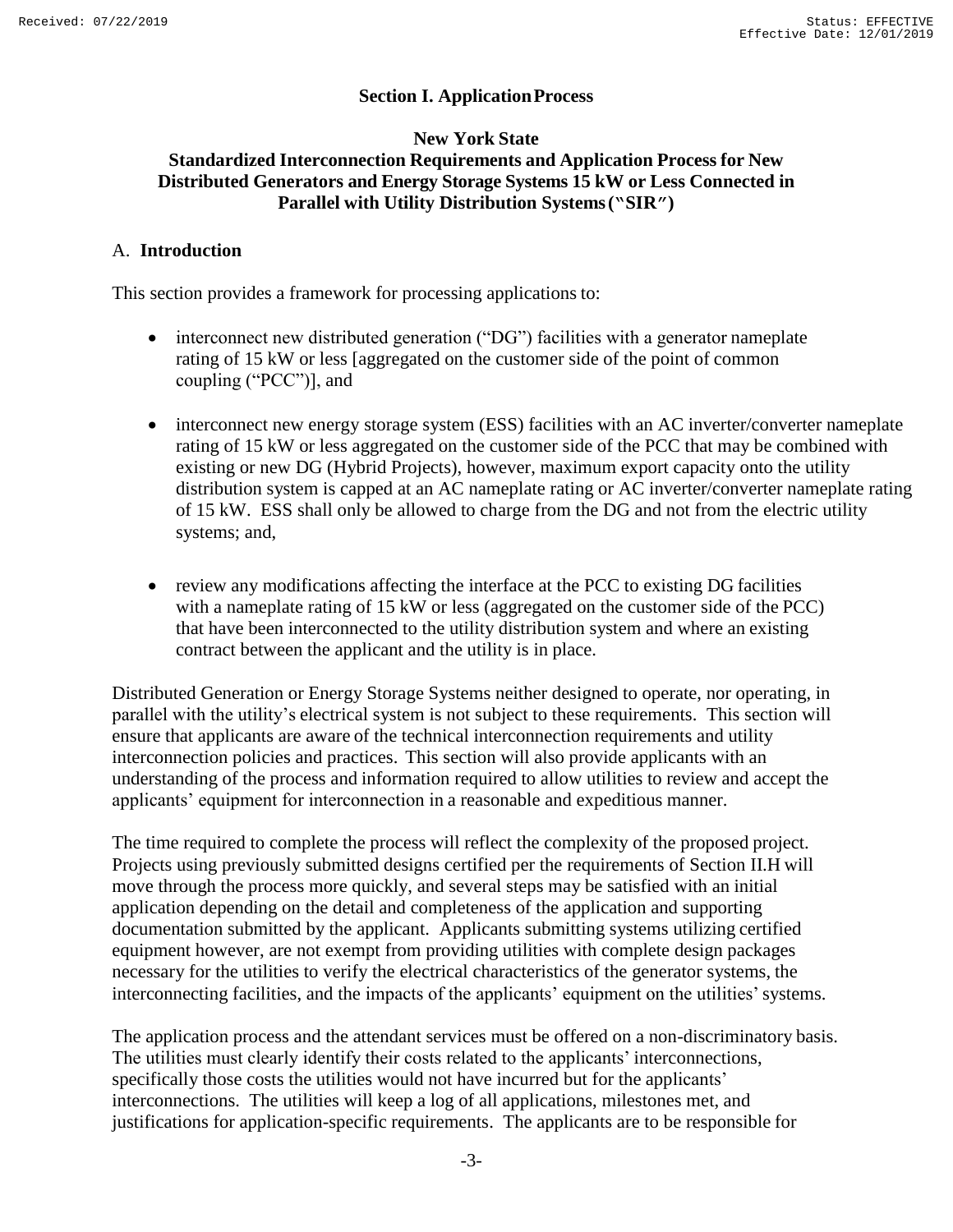payment of the utilities' costs, as provided for herein.

All application timelines shall commence the next Business Day following receipt of information from the applicant. Staff of the Department of Public Service ("DPS Staff") will monitor the application process to ensure that applications are addressed in a timely manner. To perform this monitoring function, DPS Staff will meet periodically with utility and applicant representatives.

A glossary of terms used herein is provided in Section III.

#### <span id="page-3-0"></span>B. **Application Process Steps for Systems 15 kW or Less**

#### **STEP 1: Initial Communication from the Potential Applicant**

Communication could range from a general inquiry to a completed application.

## **STEP 2: The Inquiry is Reviewed by the Utility to Determine the Nature of the Project**

Technical staff from the utility may discuss the scope of the interconnection with the potential applicant (either by phone or in person) and provide a copy of the SIR document and any utility specific technical specifications that may apply. A utility representative shall be designated to serve as the single point of contact for the applicant in coordinating the potential applicant's project with the utility.

#### **STEP 3: Potential Applicant Files an Application**

The potential applicant submits a complete application package in the name of the customer to the utility. No application fee is required of the applicant for systems 15 kW or less. A complete application package will consist of (1) a letter of authorization by the customer (if the applicant is an agent for the customer), (2) the standard single page application form completed and signed by the applicant, (3) a signed copy of the standardized contract, (4) a three line diagram for the system identifying the manufacturer and model number of the equipment(s), (5) a copy of the manufacturer's data sheet for the equipment(s), (6) a copy of the manufacturers verification test procedure(s) and (7) a copy of the equipment(s) certification to the most current version of UL 1741. The equipment(s) will be considered acceptable by the utility if they meet the requirements of Section II.H. Electronic submission of all documents is acceptable, inclusive of electronic signature. Electronic signatures must meet the requirements for filing documents electronically with the Secretary of the Commission. The utility has ten (10) Business Days upon receipt of the original application submittal to determine if the application is complete, meets the SIR technical requirements in Section II, and/or approved for interconnection if all other requirements are met. The utility shall notify the applicant by email, fax, or other form of written communication. If the application is deemed not complete by the utility, the utility shall provide a detailed explanation of the deficiencies identified and a list of the additional information required from the applicant. Once it has received the required information, the utility shall notify the applicant of the acceptance or rejection of the application within ten (10) Business days. If the applicant fails to submit the additional information to the utility within thirty (30) Business Days following the date of the utility's written notification, the application shall be deemed withdrawn and no further action on the part of the utility is required.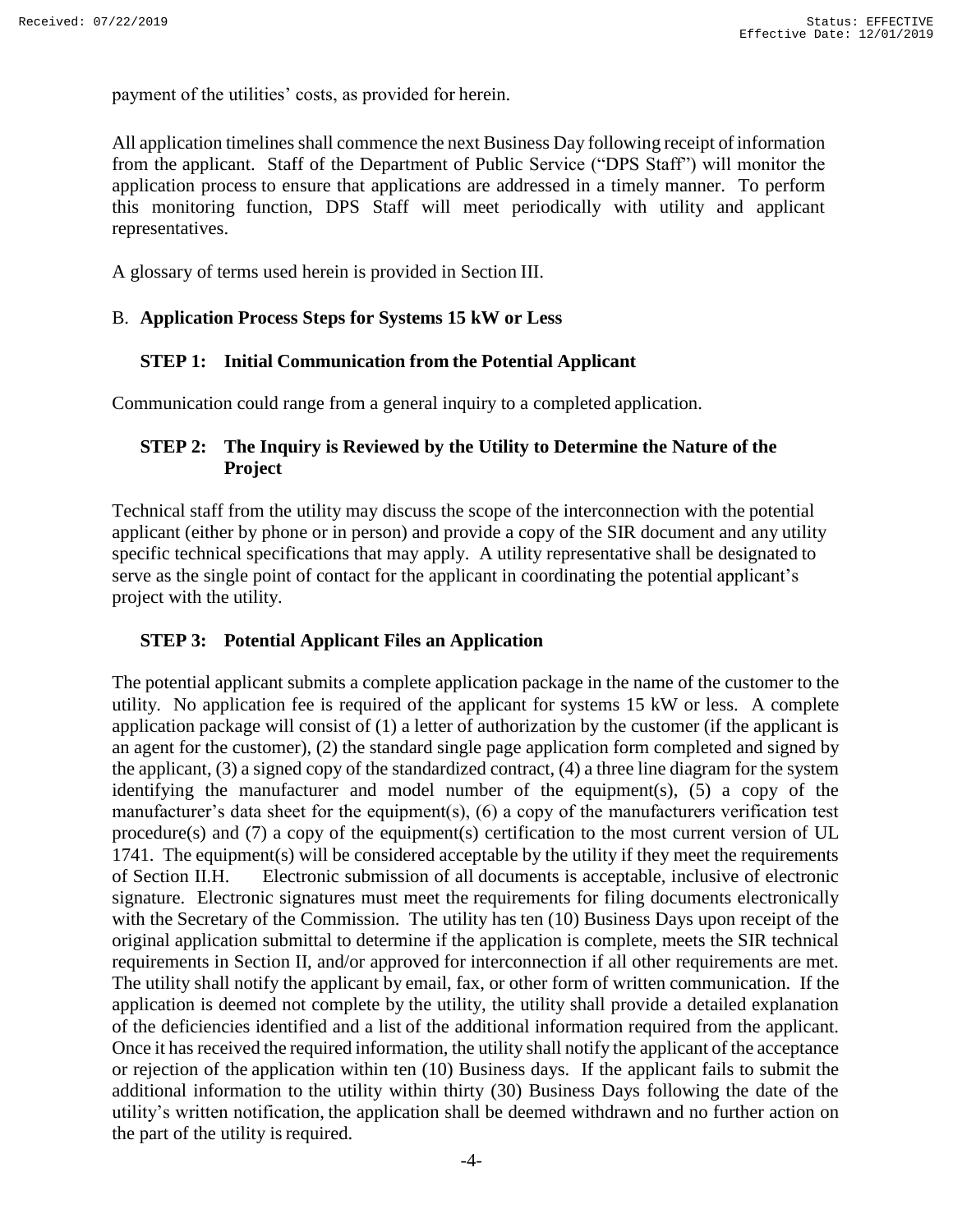The utility's notification of acceptance to the applicant shall include an executed New York State Standardized Interconnection Contract and the applicant may proceed with the proposed installation. The utility shall also indicate in its response to the applicant whether or not it plans to witness the testing and verification process in person.

An accepted application will be placed in each utility's interconnection inventory upon the utility's receipt of the New York State Standardized Contract executed by the applicant. If the final acceptance as set out in Step 6 below is not completed within twelve (12) months of receipt of such executed copy of the New York State Standardized Contract as a result of applicant inactivity, the utility has the right to notify the applicant by U.S. first class mail with delivery receipt confirmation that the applicant's project will be removed from the utility's interconnection inventory if the applicant does not respond within thirty (30) Business Days of the issue of such notification and provide a project status update and/or justification as to why the project should remain in the utility's interconnection inventory for an additional period of time.

With respect to an applicant proposing to install a system rated 15 kW or less, that is to be netmetered, if the utility determines that it is necessary to install a dedicated transformer(s) or other equipment to protect the safety and adequacy of electric service provided to other customers, the applicant shall be informed of its responsibility for the actual costs for installing the dedicated transformer(s) and other safety equipment. Appendix A sets forth the responsibility each applicant shall have with respect to the actual cost of the dedicated transformer(s) and other safety equipment.

# **STEP 4: System Installation**

The applicant will install the DG system according to the utility accepted design and the equipment manufacturer's requirements. If there are substantive design variations from the originally accepted system diagram, a revised system diagram (and other drawings for noninverter based systems) shall be submitted by the applicant for the utility's review and acceptance. All inverter based systems will be allowed to interconnect to the utility system for a period not to exceed two hours, for the sole purpose of assuring proper operation of the installed equipment.

For net metered systems, any modifications related to existing metering configurations to allow for net metering shall be completed by the utility within ten (10) Business Days of either notification to the utility that the installation has been completed or request for a verification test, whichever comes first.

### **STEP 5: The Applicant's Facility is Tested in Accordance with the Standardized Interconnection Requirements**

Verification testing will be performed by the applicant in accordance with the written verification test procedure provided by the equipment manufacturer. If the utility requested to witness the testing and verification process in person as required in Step 3, the verification testing will be performed within ten (10) Business Days of the system installation completion date, at a mutually agreeable time. If the utility has opted not to witness the test, the applicant will send the utility within five (5) Business Days of completion of such tests a written notification certifying that the system has been installed and tested in compliance with the SIR, the utility-accepted design and the equipment manufacturer's instructions. The applicant's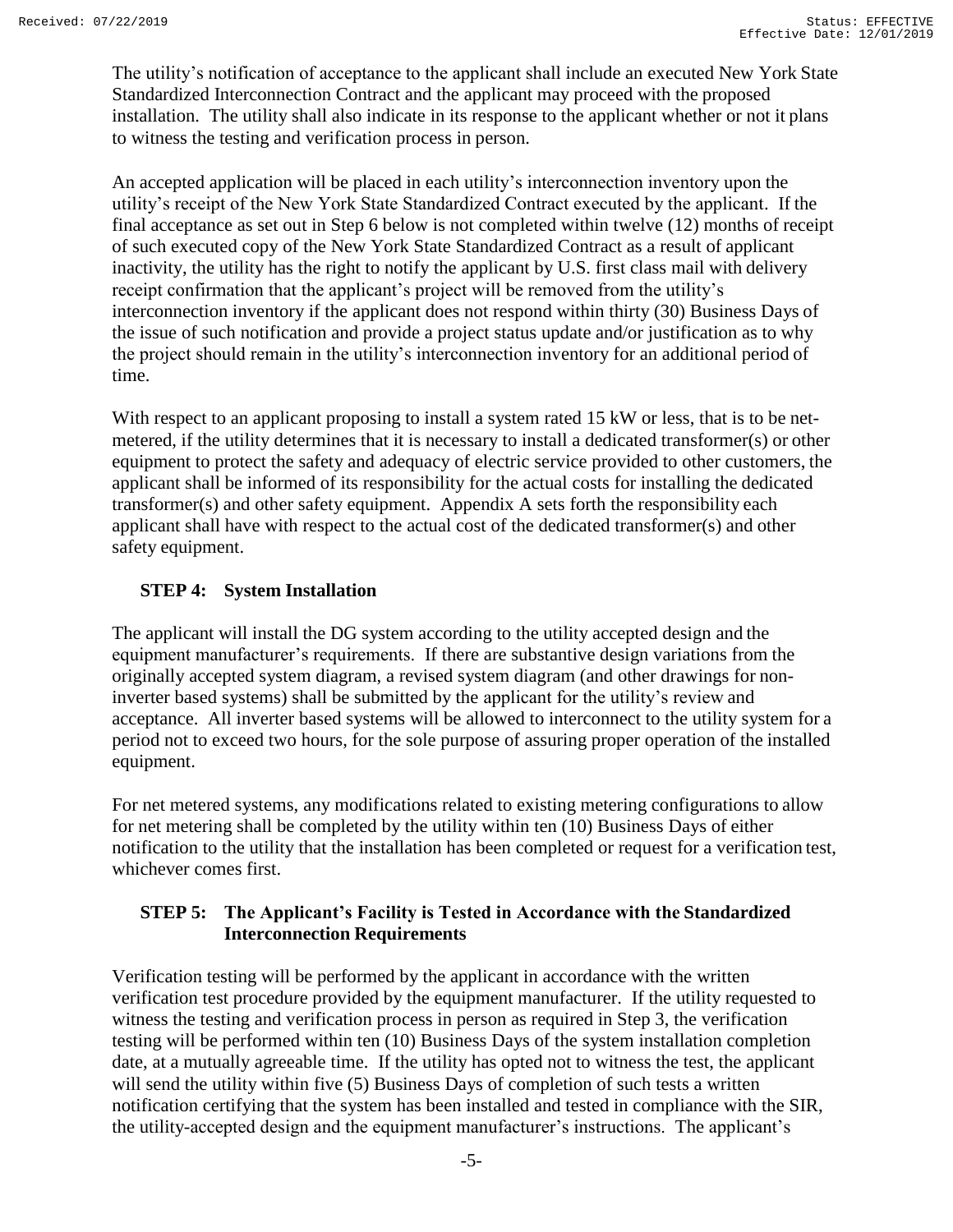facility will be allowed to commence parallel operation upon satisfactory completion of the tests in Step 5. The applicant must have complied with, and must continue to comply with, all contractual and technical requirements.

#### **STEP 6: Final Acceptance**

Within five (5) Business Days of receiving the written notification of successful test completion from Step 5, the utility will issue to the applicant a formal letter of acceptance for interconnection. Within five (5) Business Days of the completion of the on-site verification, the utility will issue to the applicant either a formal letter of acceptance for interconnection or a detailed explanation of the deficiencies in the system.

### **Section II. Interconnection Requirements**

### <span id="page-5-2"></span><span id="page-5-1"></span><span id="page-5-0"></span>A. **Design Requirements**

### **1. Common**

The generator-owner shall provide appropriate protection and control equipment, including a protective device that utilizes an automatic disconnect device that will disconnect the generation in the event that the portion of the utility system that serves the generator is de-energized for any reason or for a fault in the generator-owner's system. The generator-owner's protection and control equipment shall be capable of automatically disconnecting the generation upon detection of an islanding condition and upon detection of a utility system fault.

The type and size of the generation facility is based on electrical generator nameplate data (AC output).

The generator-owner's protection and control scheme shall be designed to ensure that the generation remains in operation when the frequency and voltage of the utility system is within the limits specified by the required operating ranges. Upon request from the utility, the generator-owner shall provide documentation detailing compliance with the requirements set forth in this document.

The specific design of the protection, control, and grounding schemes will depend on the size and characteristics of the generator-owner's generation, as well the generator- owner's load level, in addition to the characteristics of the particular portion of the utility's system where the generator-owner is interconnecting.

The generator-owner shall have, as a minimum, an automatic disconnect device(s) sized to meet all applicable local, state, and federal codes and operated by over and under voltage and over and under frequency protection. For three-phase installations, the over and under voltage function should be included for each phase and the over and under frequency protection on at least one phase. All phases of a generator or inverter interface shall disconnect for voltage or frequency trip conditions sensed by the protective devices. Voltage protection shall be wired phase to ground for single phase installations and for applications using wye grounded-wye grounded service transformers.

The settings below are listed for single-phase and three-phase applications using wye groundedwye grounded service transformers or wye grounded-wye grounded isolation transformers. For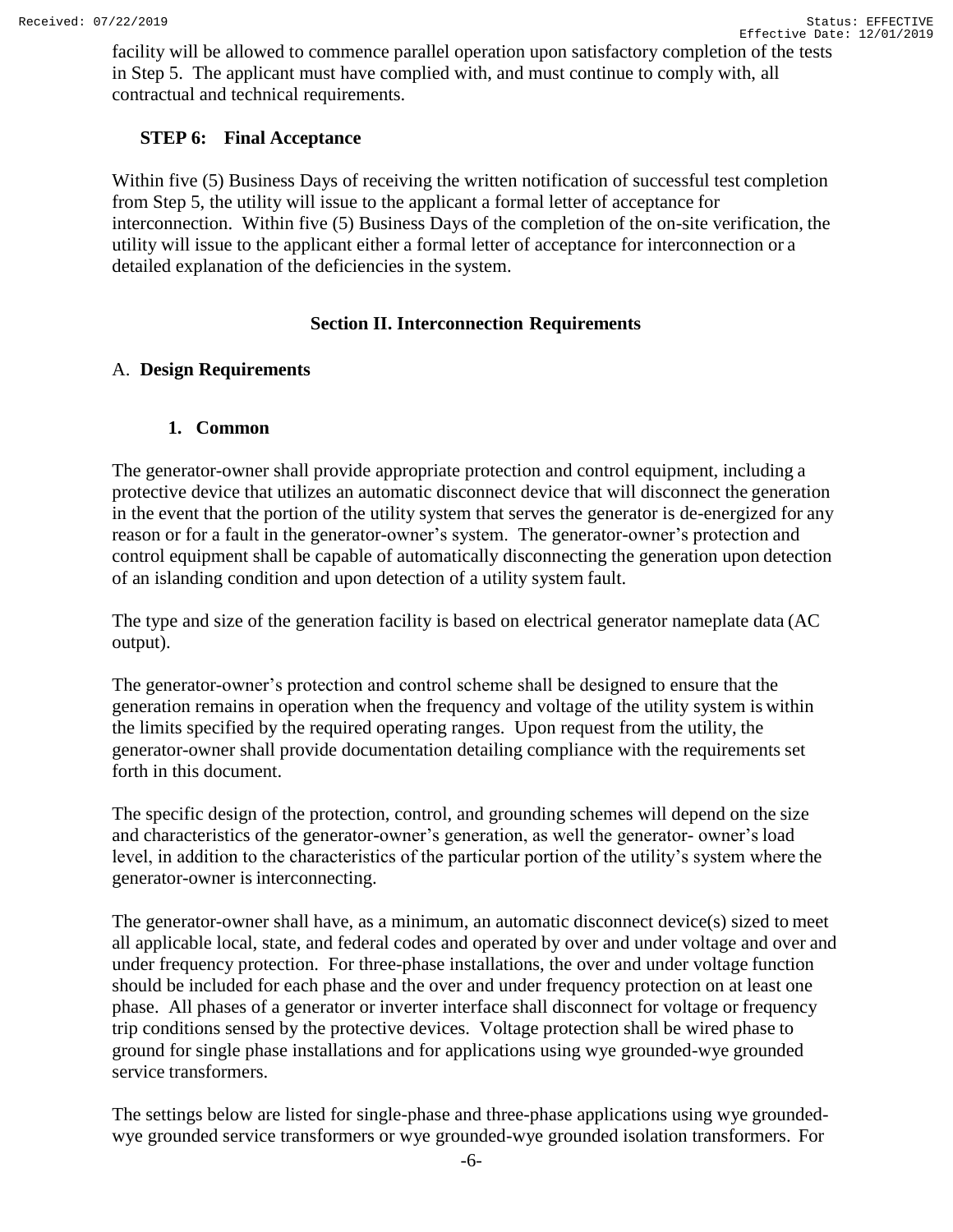applications using other transformer connections, a site-specific review will be conducted by the utility and the revised settings identified in Step 6 of the Application Process.

The requirements set forth in this document are intended to be consistent with those contained in the most current version of IEEE Std 1547, Standard for Interconnecting Distributed Resources with Electric Power Systems. The requirements in IEEE Std 1547 above and beyond those contained in this document shall be followed and any other Standards included in or referenced to in IEEE Std 1547 shall be adhered to.

# **Voltage Response**

The required operating range for the generators shall be from 88% to 110% of nominal voltage magnitude. In addition, the generator shall not cause the system voltage at the PCC to deviate from a range of 95% to 105% of the utility system voltage. For excursions outside these limits the protective device shall automatically initiate a disconnect sequence from the utility system as detailed in the most current version of IEEE Std 1547. Clearing time is defined as the time the range is initially exceeded until the generator-owner's equipment ceases to energize the PCC and includes detection and intentional time delay. Other static or dynamic voltage functionalities shall be permitted as agreed upon by the utility and generator-owner.

# **Frequency Response**

The required operating range for the generators shall be from 59.3 Hz to 60.5 Hz If deemed necessary due to abnormal system conditions the utility may request that the generator operate at frequency ranges below 59.3 Hz in coordination with the load shedding schemes of the utility system. For excursions outside these limits the protective device shall automatically initiate a disconnect sequence from the utility system as detailed in the most current version of IEEE Std 1547. Clearing time is defined as the time the range is initially exceeded until the generatorowner's equipment ceases to energize the PCC and includes detection and intentional time delay. Other static or dynamic frequency functionalities shall be permitted as agreed upon by the utility and generator-owner.

# **Reconnection to the Utility System**

If the generation facility is disconnected as a result of the operation of a protective device, the generator-owner's equipment shall remain disconnected until the utility's service voltage and frequency have recovered to acceptable voltage and frequency limits as defined in the most current version of IEEE Std 1547 for a minimum of five (5) minutes.

# **2. Synchronous Generators**

<span id="page-6-0"></span>Synchronous generation shall require synchronizing facilities. These shall include automatic synchronizing equipment or manual synchronizing with relay supervision, voltage regulator, and power factor control.

For all synchronous generators sufficient reactive power capability shall be provided by the generator-owner to withstand normal voltage changes on the utility's system. The generator voltage VAR schedule, voltage regulator, and transformer ratio settings shall be jointly determined by the utility and the generator-owner to ensure proper coordination of voltages and regulator action. Generator-owners shall have synchronous generator reactive power capability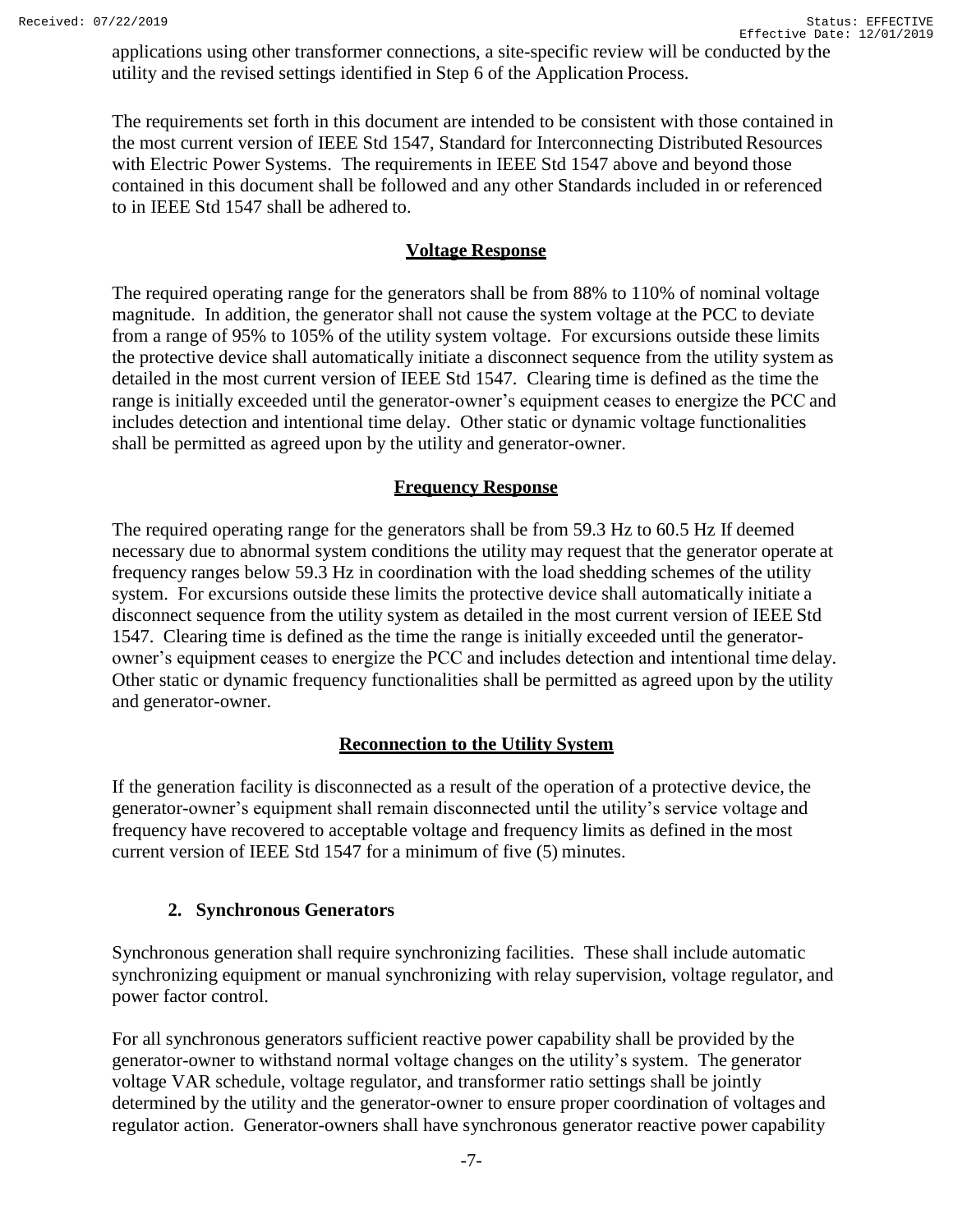to withstand voltage changes up to 5% of the base voltage levels.

A voltage regulator must be provided and be capable of maintaining the generator voltage under steady state conditions within plus or minus 1.5% of any set point and within an operating range of plus or minus 5% of the rated voltage of the generator.

Generator-owners shall adopt one of the following grounding methods for synchronous generators:

- a) Solid grounding
- b) High- or low-resistance grounding
- c) High- or low-reactance grounding
- d) Ground fault neutralizer grounding

Synchronous generators shall not be permitted to connect to utility secondary network systems without the acceptance of the utility.

#### **3. Induction Generators**

<span id="page-7-0"></span>Induction generation may be connected and brought up to synchronous speed (as an induction motor) if it can be demonstrated that the initial voltage drop measured at the PCC is acceptable based on current inrush limits. The same requirements also apply to induction generation connected at or near synchronous speed because a voltage dip is present due to an inrush of magnetizing current. The generator-owner shall submit the expected number of starts per specific time period and maximum starting kVA draw data to the utility.

Starting or rapid load fluctuations on induction generators can adversely impact the utility's system voltage. Corrective step-switched capacitors or other techniques may be necessary. These measures can, in turn, cause ferroresonance. If these measures are installed on the customer's side of the PCC, the utility will review these measures and may require the customer to install additional equipment.

#### **4. Inverters**

<span id="page-7-1"></span>Direct current generation can only be installed in parallel with the utility's system using a synchronous inverter. The design shall be such as to disconnect this synchronous inverter upon a utility system event. Inverters intended to provide local grid support during system events that result in voltage and/or frequency excursions as described in Section II.A.1 shall be provided with the required onboard functionality to allow for the equipment to remain online for the duration of the event.

It is recommended that equipment be selected from the Department of Public Service "Certified Interconnection Equipment list" maintained on the Commission's website. Interconnected DG systems utilizing equipment not found in such list must meet all functional requirements of the current version of IEEE Std 1547 and be protected by utility grade relays (as defined in these requirements) using settings approved by the utility and verified in the field. The field verification test must demonstrate that the equipment meets the voltage and frequency requirements detailed in this section.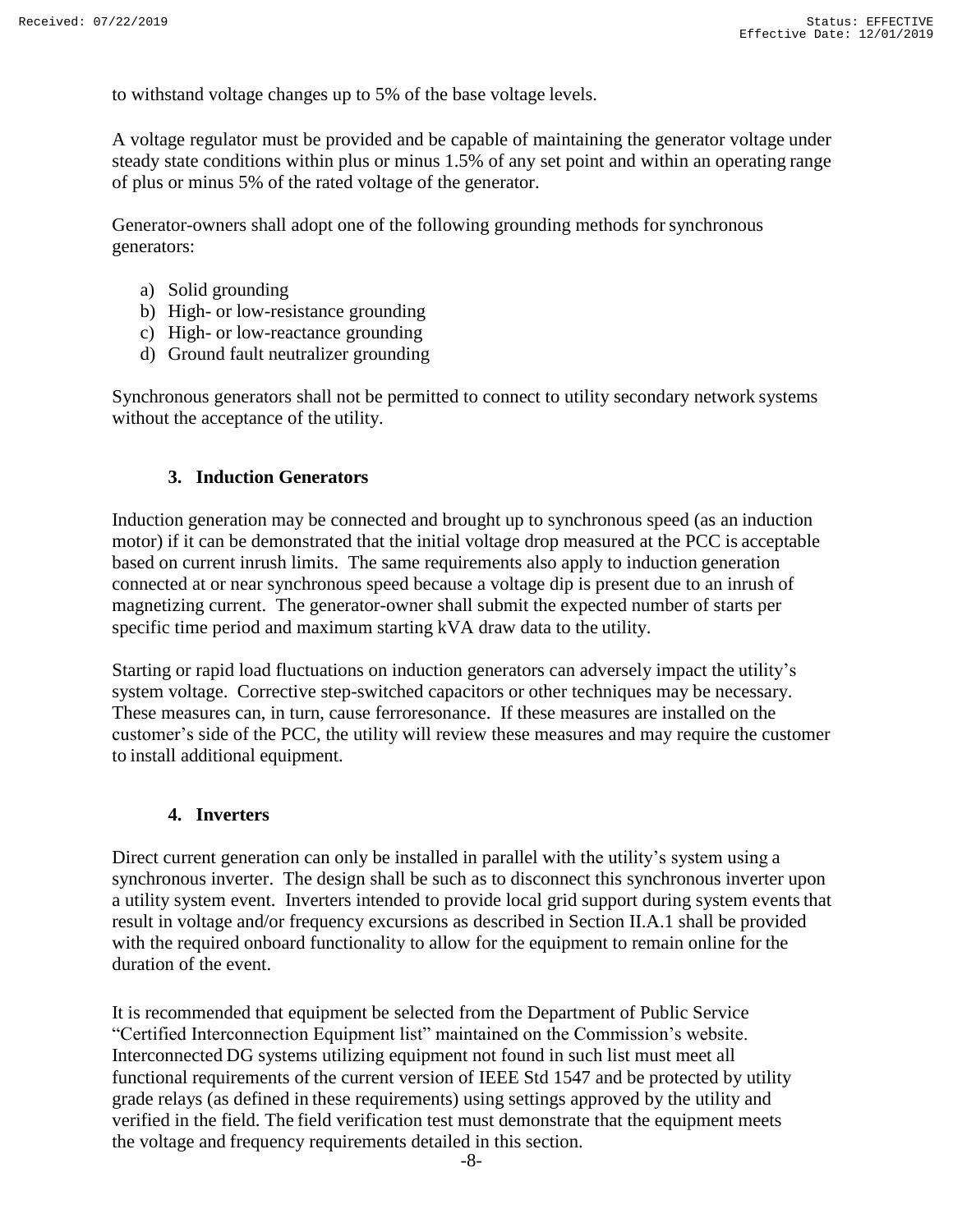Synchronization or re-synchronization of an inverter to the utility system shall not result in a voltage deviation that exceeds the requirements contained in Section II.E, Power Quality. Only inverters designed to operate in parallel with the utility system shall be utilized for that purpose.

# **5. Minimum Protective Function Requirements**

<span id="page-8-0"></span>Protective system requirements for distributed generation facilities result from an assessment of many factors, including but not limited to:

- Type and size of the distributed generation facility
- Voltage level of the interconnection
- Location of the distributed generation facility on the circuit
- Distribution transformer
- Distribution system configuration
- Available fault current
- Load that can remain connected to the distributed generation facility under isolated conditions
- Amount of existing distributed generation on the local distribution system.

As a result, protection requirements cannot be standardized according to any single criteria. Minimum protective function requirements shall be as detailed in the table below. Function numbers, as detailed in the latest version of ANSI C37.2, are listed with each function. All voltage, frequency, and clearing time set points shall be field adjustable.

| <b>Synchronous Generators</b>    | <b>Induction Generators</b> | Inverters                 |
|----------------------------------|-----------------------------|---------------------------|
| Over/Under Voltage               | Over/Under Voltage          | Over/Under                |
| (Function $27/59$ )              | (Function $27/59$ )         | <b>Voltage</b> (Function  |
| Over/Under Frequency             | Over/Under Frequency        | Over/Under Frequency      |
| (Function 81O/81U)               | (Function 81O/81U)          | (Function $81O/81U$ )     |
| <b>Anti-Islanding Protection</b> | Anti-Islanding Protection   | Anti-Islanding Protection |

The need for additional protective functions shall be determined by the utility on a case- by-case basis. If the utility determines a need for additional functions, it shall notify the generator-owner in writing of the requirements. The notice shall include a description of the specific aspects of the utility system that necessitate the addition, and an explicit justification for the necessity of the enhanced capability. The utility shall specify and provide settings for those functions that the utility designates as being required to satisfy protection practices. Any protective equipment or setting specified by the utility shall not be changed or modified at any time by the generatorowner without written consent from the utility.

The generator-owner shall be responsible for ongoing compliance with all applicable local, state, and federal codes and standardized interconnection requirements as they pertain to the interconnection of the generating equipment. Protective devices shall utilize their own current transformers and potential transformers and not share electrical equipment associated with utility revenue metering.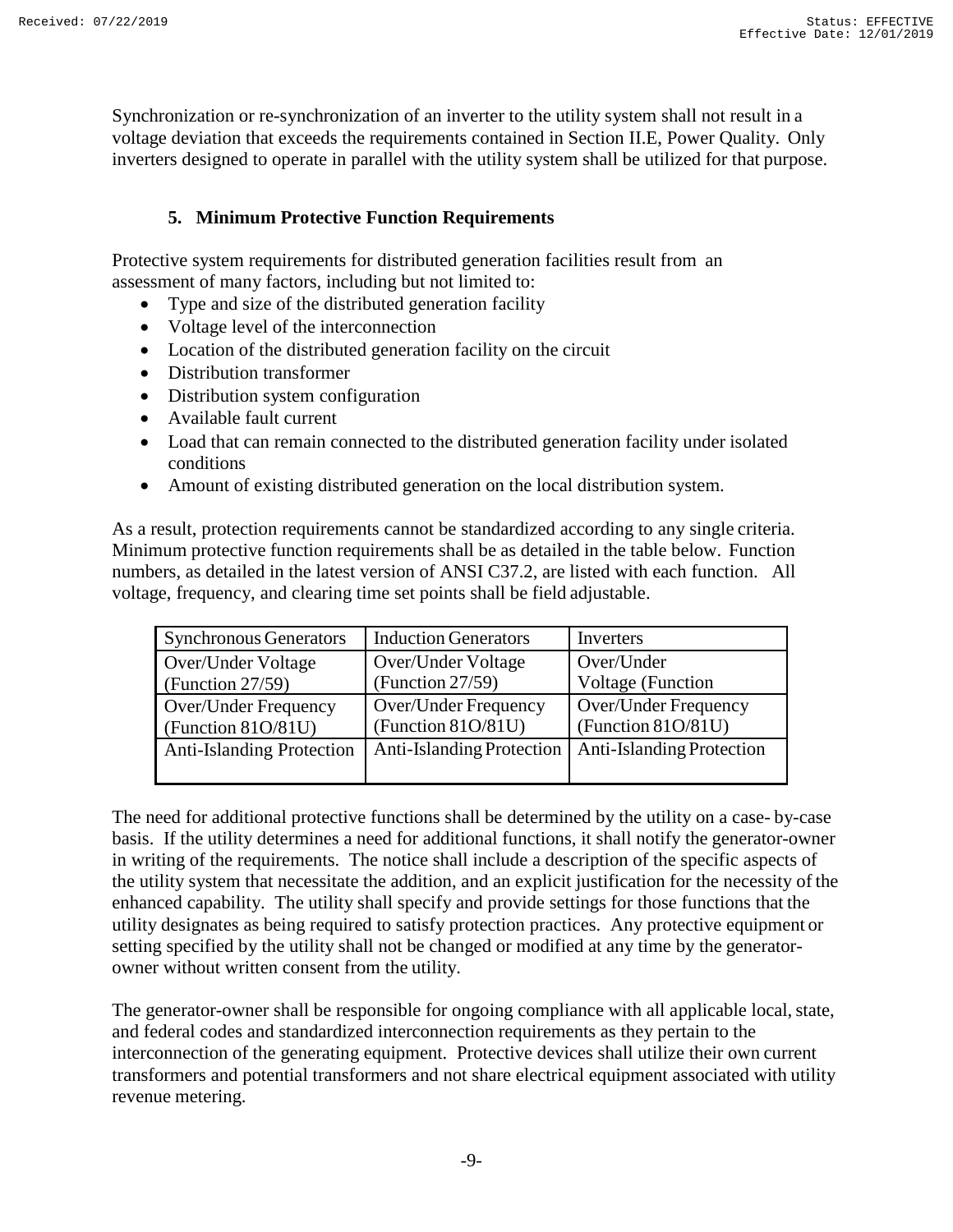A failure of the generator-owner's protective devices, including loss of control power, shall open the automatic disconnect device, thus disconnecting the generation from the utility system. A generator-owner's protection equipment shall utilize a non-volatile memory design such that a loss of internal or external control power, including batteries, will not cause a loss of interconnection protection functions or loss of protection set points.

All interface protection and control equipment shall operate as specified independent of the calendar date.

#### <span id="page-9-0"></span>B. **Operating Requirements**

The generator-owner shall provide a 24-hour telephone contact. This contact will be used by the utility to arrange access for repairs, inspection, or emergencies. The utility will make such arrangements (except for emergencies) during normal business hours. Voltage and frequency trip set point adjustments shall be accessible to service personnel only.

Any changes to these settings must be reviewed and approved by the utility.

The generator-owner shall not supply power to the utility during any outages of the utility system that serves the PCC. The generator-owner's generation may be operated during such outages only with an open tie to the utility. Islanding will not be permitted. The generator-owner shall not energize a de-energized utility circuit for any reason.

The disconnect switch specified may be opened by the utility at any time for any of the following reasons:

- a. to eliminate conditions that constitute a potential hazard to utility personnel or the general public;
- b. pre-emergency or emergency conditions on the utility system;
- c. a hazardous condition is revealed by a utility inspection;
- d. protective device tampering;
- e. parallel operation prior to utility approval to interconnect.

The disconnect switch may be opened by the utility for the following reasons, after notice to the responsible party has been delivered and a reasonable time to correct (consistent with the conditions) has elapsed:

- a. A generator-owner has failed to make available records of verification tests and maintenance of its protective devices;
- b. A generator-owner's system adversely impacts the operation of utility equipment or equipment belonging to other utility customers;
- c. A generator-owner's system is found to adversely affect the quality of service to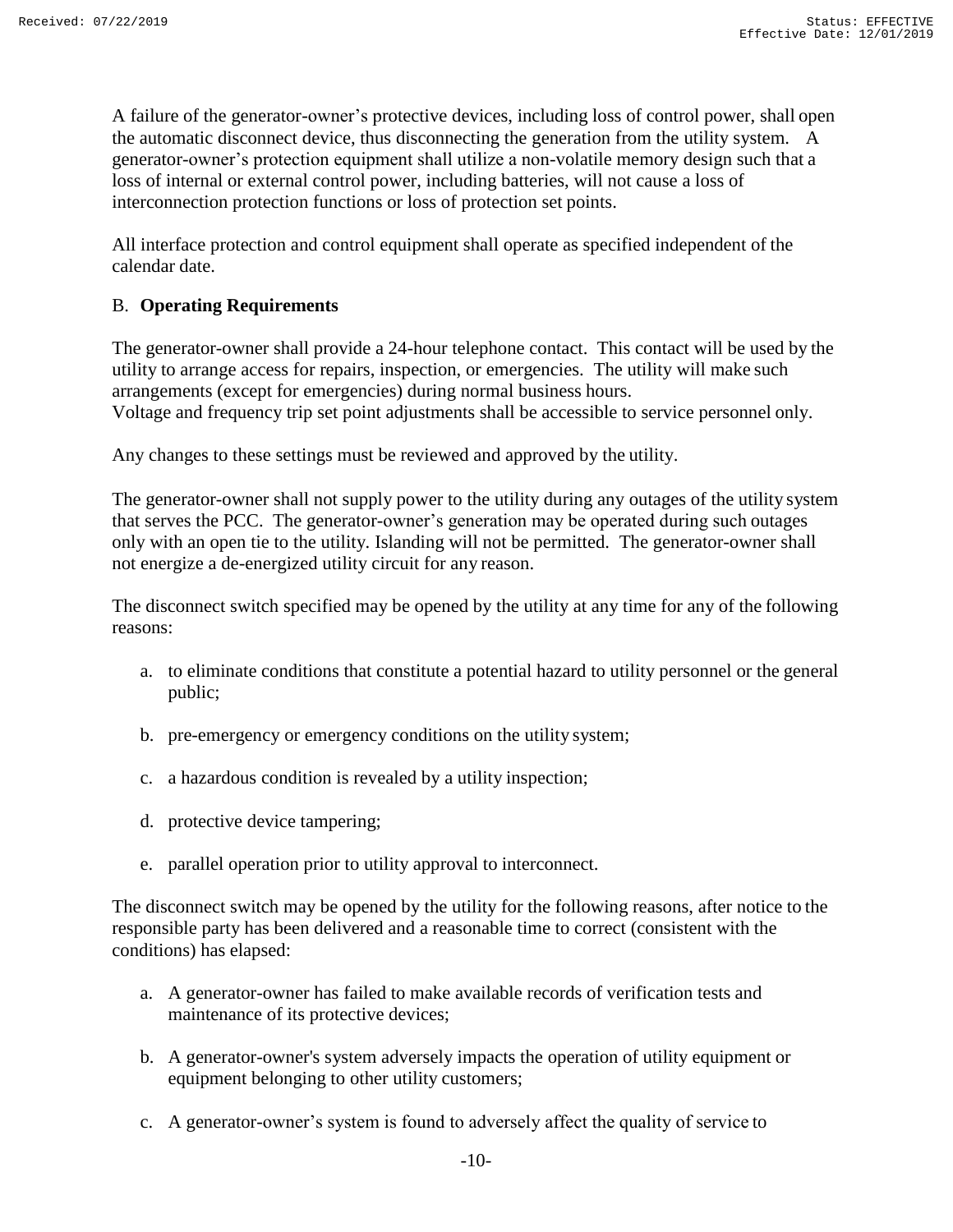adjoining customers.

The utility will provide a name and telephone number so that the generator-owner can obtain information about the utility lock-out.

The generator-owner shall be allowed to disconnect from the utility without prior notice in order to self-generate.

If a generator-owner proposes any modification to the system that has an impact on the interface at the PCC after it has been installed and a contract between the utility and the generator-owner has already been executed, then any such modifications must be reviewed and approved by the utility before the modifications are made.

ESS shall only be allowed to charge from the DG and not from the electric utility system.

### <span id="page-10-0"></span>C. **Dedicated Transformer**

The utility reserves the right to require a power-producing facility to connect to the utility system through a dedicated transformer. The transformer shall either be provided by the connecting utility at the generator-owner's expense, purchased from the utility, or conform to the connecting utility's specifications. The transformer that is part of the normal electrical service connection of a generator-owner's facility may meet this requirement if there are no other customers supplied from it. A dedicated transformer is not required if the installation is designed and coordinated with the utility to protect the utility system and its customers adequately from potential detrimental net effects caused by the operation of the generator.

If the utility determines a need for a dedicated transformer, it shall notify the generator- owner in writing of the requirements. The notice shall include a description of the specific aspects of the utility system that necessitate the addition, the conditions under which the dedicated transformer is expected to enhance safety or prevent detrimental effects, and the expected response of a normal, shared transformer installation to such conditions.

#### <span id="page-10-1"></span>D. **Disconnect Switch**

Generating equipment shall be capable of being isolated from the utility system by means of an external, manual, visible, gang-operated, load break disconnecting switch. The disconnect switch shall be installed, owned, and maintained by the customer- generator, and located between the generating equipment and its interconnection point with the utility system.

The disconnect switch must be rated for the voltage and current requirements of the installation.

The basic insulation level (BIL) of the disconnect switch shall be such that it will coordinate with that of the utility's equipment. Disconnect devices shall meet applicable requirements of the most current revision of UL, ANSI, and IEEE standards, and shall be installed to meet all applicable local, state, and federal codes. (New York City Building Code may require additional certification.)

The disconnect switch shall be clearly marked, "Generator Disconnect Switch," with permanent 3/8 inch or larger letters.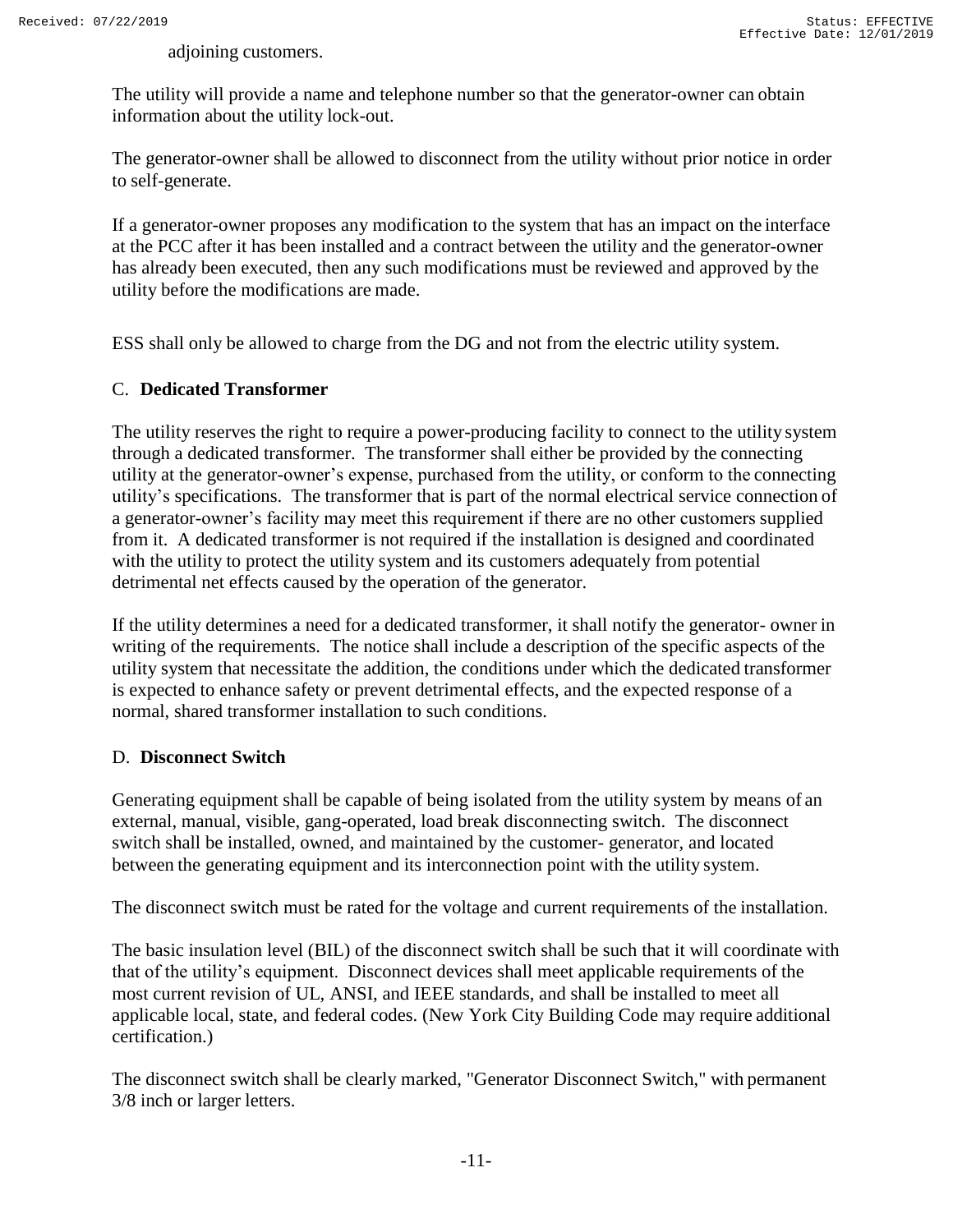The customer-generator will propose, and the utility will approve, the location of the disconnect switch. The location and nature of the disconnect switch shall be indicated in the immediate proximity of the electric service entrance. The disconnect switch shall be readily accessible for operation and locking by utility personnel in accordance with Section II.B, Operating Requirements. The disconnect switch must be lockable in the open position with a 3/8" shank utility padlock.

# <span id="page-11-0"></span>E. **Power Quality**

The maximum harmonic limits for electrical equipment shall be in accordance with the latest version of IEEE Std 519 IEEE Recommended Practices and Requirements for Harmonic Control in Electric Power Systems to limit the maximum individual frequency voltage harmonic to 3% of the fundamental frequency and the total harmonic distortion (THD) to 5% on the utility side of the PCC. Mitigation measures necessary to comply with these requirements shall at the generator-owner's expense.

### <span id="page-11-1"></span>F. **Power Factor**

If the average power factor, as measured at the PCC, is less than 0.9 (leading or lagging), the method of power factor correction necessitated by the installation of the generator will be negotiated with the utility as a commercial item. If the average power factor of the generator is proven to be above the minimum of 0.9 (leading or lagging) by the customer and accepted by the utility, that power factor value shall be used for any further utility design calculations and requirements.

Induction power generators may be provided VAR capacity from the utility system at the generator-owner's expense. The installation of VAR correction equipment by the generatorowner on the generator-owner's side of the PCC must be reviewed and approved by the utility prior to installation.

#### <span id="page-11-2"></span>G. **Islanding**

Systems must be designed and operated so that islanding is not sustained on utility distribution circuits or on substation bus and transmission systems. The requirements listed in this document are designed and intended to prevent islanding. Special protection schemes and system modifications may be necessary based on the capacity of the proposed system and the configuration and existing loading on the subject circuit.

#### <span id="page-11-3"></span>H. **Equipment Certification**

In order for the equipment to be acceptable for interconnection to the utility system without additional protective devices, the interface equipment must be equipped with the minimum protective function requirements listed in the table in Section II.A.5 and be tested by a Nationally Recognized Testing Laboratory (NRTL) recognized by the United States Occupational Safety and Health Administration (OSHA) in compliance with the most current revision of UL 1741.

For each interconnection application, documentation including the proposed equipment certification, stating compliance with UL 1741 by an NRTL, shall be provided by the applicant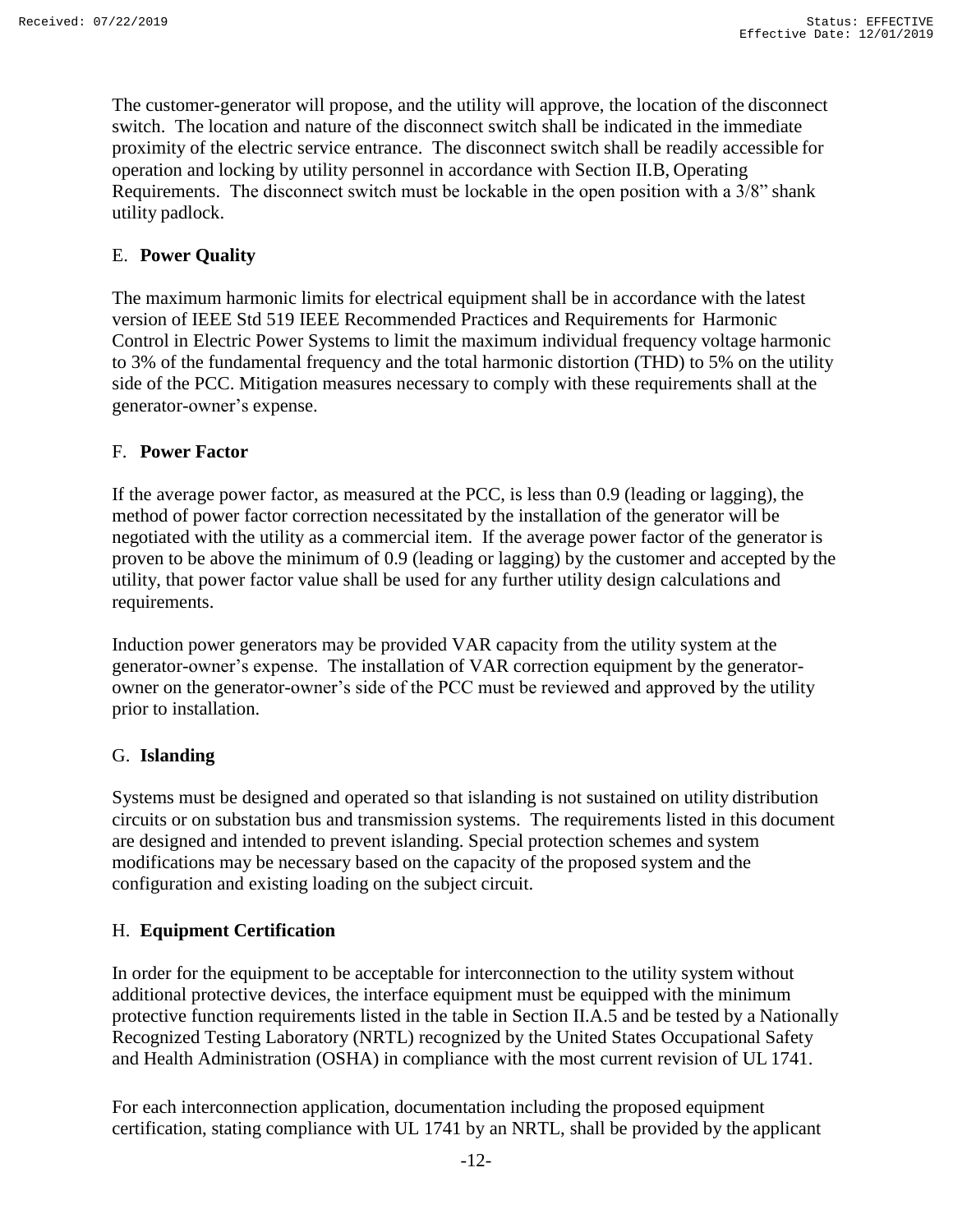to the utility. Supporting information from an NRTL website or UL's website stating compliance is acceptable for documentation.

If an equipment manufacturer, vendor, or any other party desires, documentation indicating compliance as stated above may be submitted to the Department of Public Service for listing under the "Certified Interconnection Equipment (Certified Equipment)" list on the Commission's website [\(http://www.dps.ny.gov/distgen.htm\)](http://www.dps.ny.gov/distgen.htm).

Certification information for equipment tested and certified to the most current revision of UL 1741 by a non-NRTL shall be provided by the manufacturer, or vendor to the contacts listed on the Public Service Commission's website [\(http://www.dps.ny.gov/distgen.htm\)](http://www.dps.ny.gov/distgen.htm) for review before final acceptance and posting under the Certified Equipment list. Utilities are not responsible for reviewing and approving equipment tested and certified by a non-NRTL.

If equipment is UL 1741 certified by an NRTL and compliance documentation is submitted to the utility, the utility shall accept such equipment for interconnection in New York State. All equipment certified to the most current revision of UL 1741 by an NRTL shall be deemed 'certified equipment' even if it does not appear on the Commission's website under the Certified Equipment list.

Utility grade relays need not be certified per the requirements of this section.

For DG systems that are already interconnected with the utility's electrical system and seek to use the New York State Standardized Interconnection Requirements and Application Process in order to qualify for net metering, no DG system will be required to obtain recertification the latest equipment certification standards, as long as the DG system met the equipment certification requirements by the utility in effect at the time of the DG unit's interconnection.

#### <span id="page-12-0"></span>I. **Verification Testing**

All interface equipment must include a verification test procedure as part of the documentation presented to the utility. Except for the case of small single-phase inverters as discussed later, the verification test must establish that the protection settings meet the SIR requirements. The verification testing may be site-specific and is conducted periodically to assure continued acceptable performance.

Upon initial parallel operation of a generating system, or any time interface hardware or software is changed, the verification test must be performed. A qualified individual must perform verification testing in accordance with the manufacturer's published test procedure. Qualified individuals include professional engineers, factory-trained and certified technicians, and licensed electricians with experience in testing protective equipment. The utility reserves the right to witness verification testing or require written certification that the testing was successfully performed.

Verification testing shall be performed at least once every four years. All verification tests prescribed by the manufacturer shall be performed. If wires must be removed to perform certain tests, each wire and each terminal must be clearly and permanently marked. The generator-owner shall maintain verification test reports for inspection by the utility.

Systems shall be verified upon initial parallel operation and once every four years as follows: the generator-owner shall interrupt the utility source and verify that the equipment automatically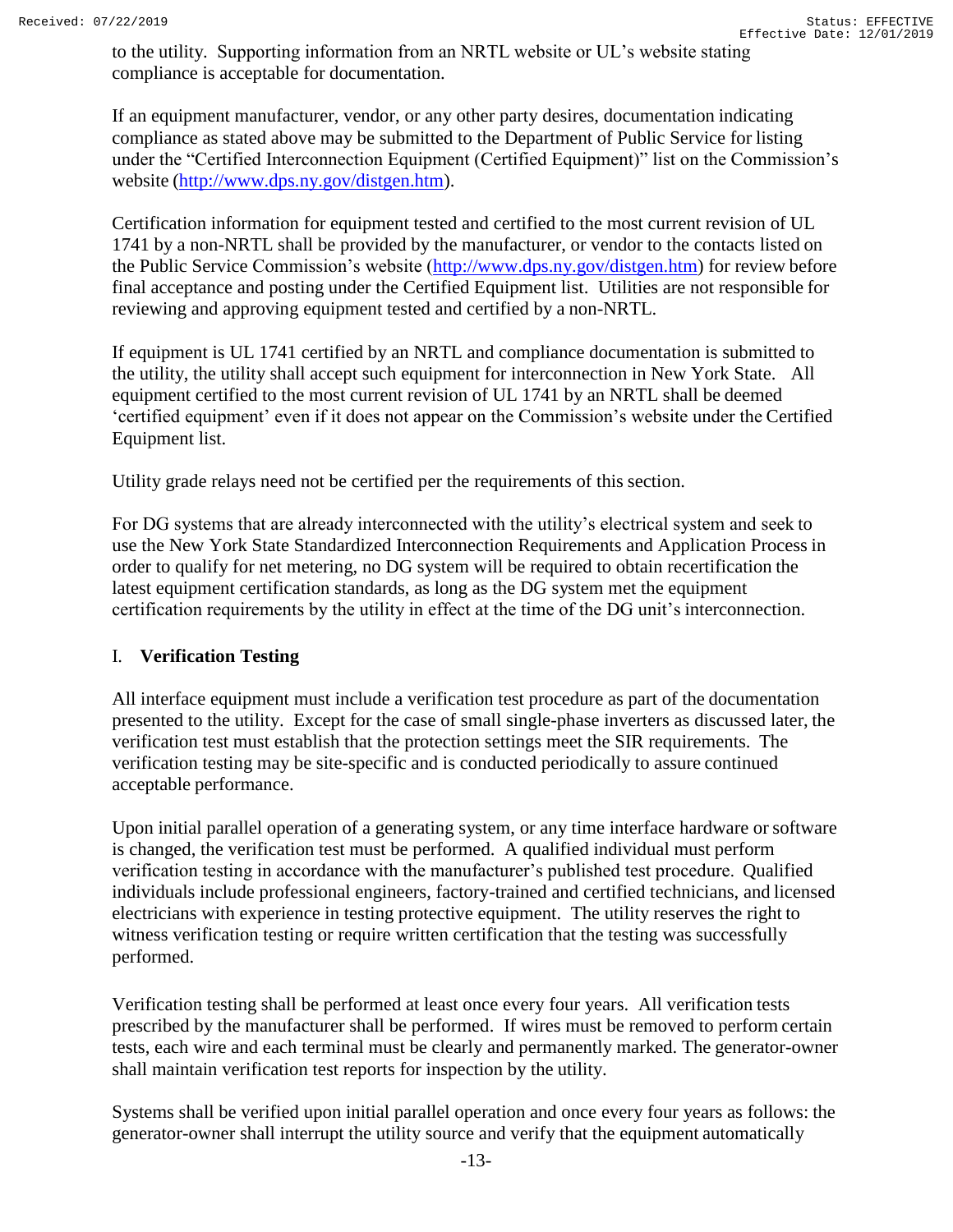disconnects and does not reconnect for at least five minutes after the utility source is reconnected. The owner shall maintain a log of these operations for inspection by the connecting utility. Any system that depends upon a battery for trip power shall be checked and logged at least annually for proper voltage. Once every four (4) years the battery must be either replaced or a discharge test performed.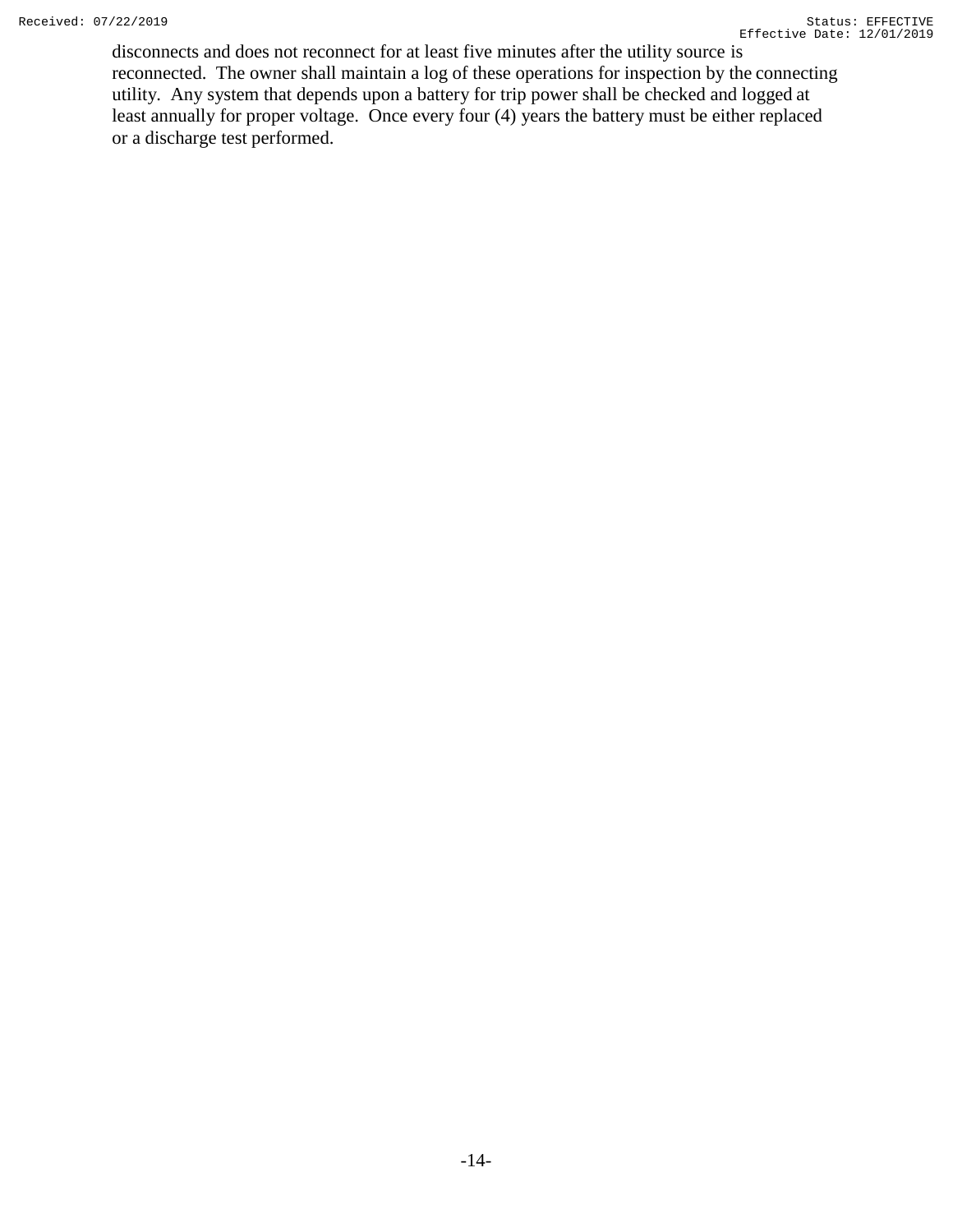#### **Section III. Glossary ofTerms**

<span id="page-14-0"></span>**Automatic Disconnect Device:** An electronic or mechanical switch used to isolate a circuit or piece of equipment from a source of power without the need for human intervention.

**Business Day:** Monday through Friday, excluding utility holidays.

**Cease to Energize:** Cessation of energy flow capability.

**Customer-Generator:** A utility customer who owns or operates electric generating equipment located and used at the customer's premises, and/or the utility customer's agent.

**Dedicated Transformer:** A transformer installed by the utility to isolate a DG system.

**Disconnect (verb):** To isolate a circuit or equipment from a source of power. If isolation is accomplished with a solid-state device, "Disconnect" shall mean to cease the transfer of power.

**Disconnect Switch:** A mechanical device used for isolating a circuit or equipment from a source of power.

**Energy Storage System (ESS)**: A commercially-available mechanical, electrical or electro-chemical means to store and release electrical energy, and its associated electrical inversion device and control functions that may stand-alone or be paired with a distributed generator at a point of common coupling.

**Generator-Owner:** An applicant to operate on-site power generation equipment in parallel with the utility grid per the requirements of this document.

**Islanding:** A condition in which a portion of the utility system that contains both load and distributed generation is isolated from the remainder of the utility system. (Adopted from IEEE Std 929.)

**Point of Common Coupling (PCC):** The point at which the interconnection between the electric utility and the customer interface occurs. Typically, this is the customer side of the utility revenue meter.

**Protective Device:** A device that continuously monitors a designated parameter related to the operation of the generation system that operates if preset limits are exceeded.

**Required Operating Range:** The range of magnitudes of the utility system voltage or frequency where the generator-owner's equipment, if operating, is required to remain in operation for the purposes of compliance with UL 1741. Excursions outside these ranges must result in the automatic disconnection of the generation within the prescribed time limits.

**Safety Equipment:** Includes dedicated transformers or equipment and facilities to protect the safety and adequacy of electric service provided to other customers.

**Solar Applicant:** An applicant who is proposing to install a photovoltaic generating system, not to exceed 15 kW.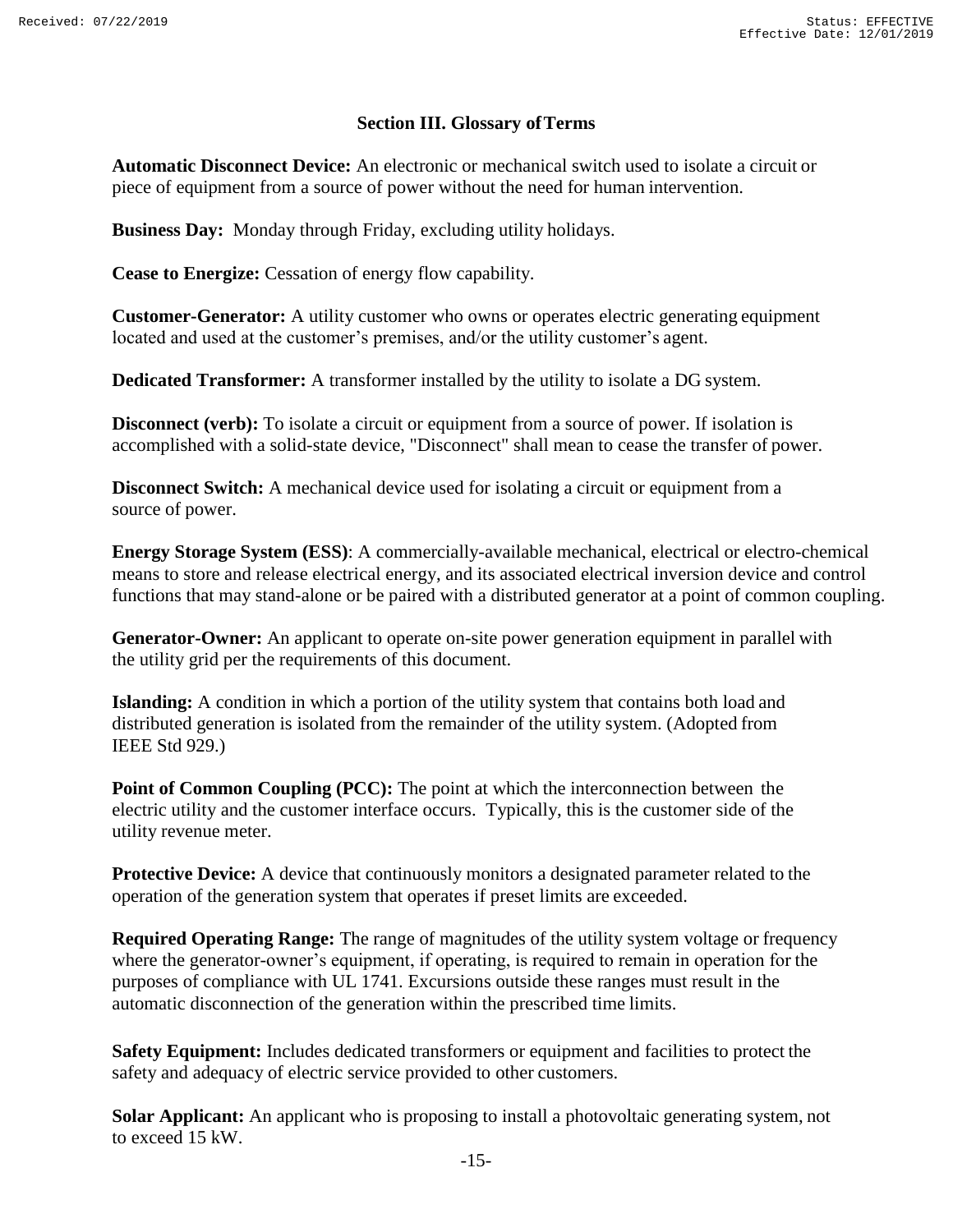**Verification Test:** A test performed upon initial installation and repeated periodically to determine that there is continued acceptable performance.

**Wind, Applicant:** An applicant who is proposing to install a wind electric generating system, not to exceed a combined rated capacity of 15 kW.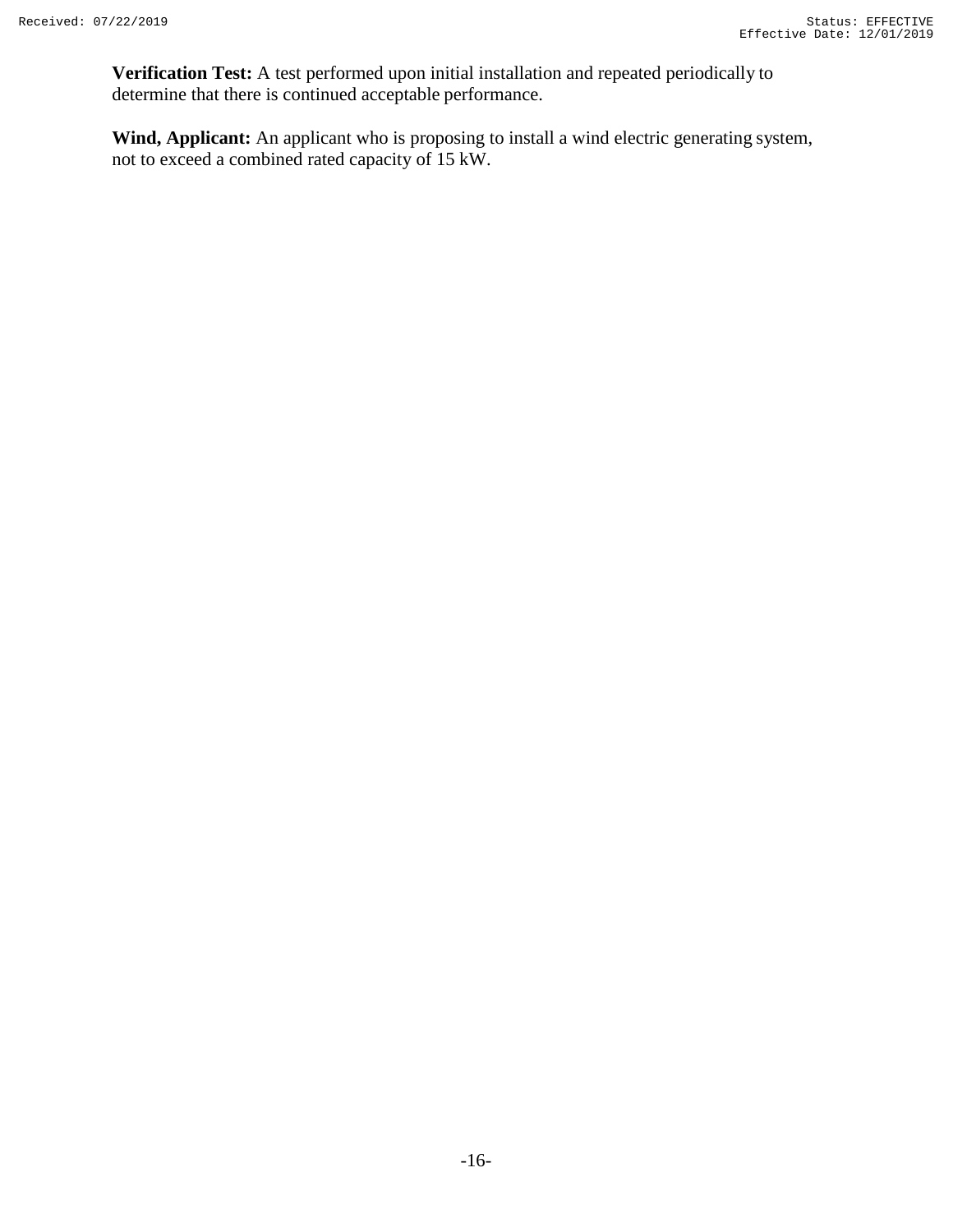### **APPENDIX A**

## <span id="page-16-0"></span>**NEW YORK STATE STANDARDIZED CONTRACT FOR INTERCONNECTION OF NEW DISTRIBUTED GENERATION UNITS WITH CAPACITY OF 15 kW OR LESS CONNECTED IN PARALLEL WITH UTILITY DISTRIBUTION SYSTEMS**

| <b>Customer Information:</b> | <b>Utility Information:</b>    |  |
|------------------------------|--------------------------------|--|
| Name:                        | Name:                          |  |
| Address:                     | Address:                       |  |
| Telephone:                   | Telephone:                     |  |
| Fax:                         | Fax:                           |  |
| Email:                       | Email:                         |  |
| Unit Application/File No.:   | <b>Utility Account Number:</b> |  |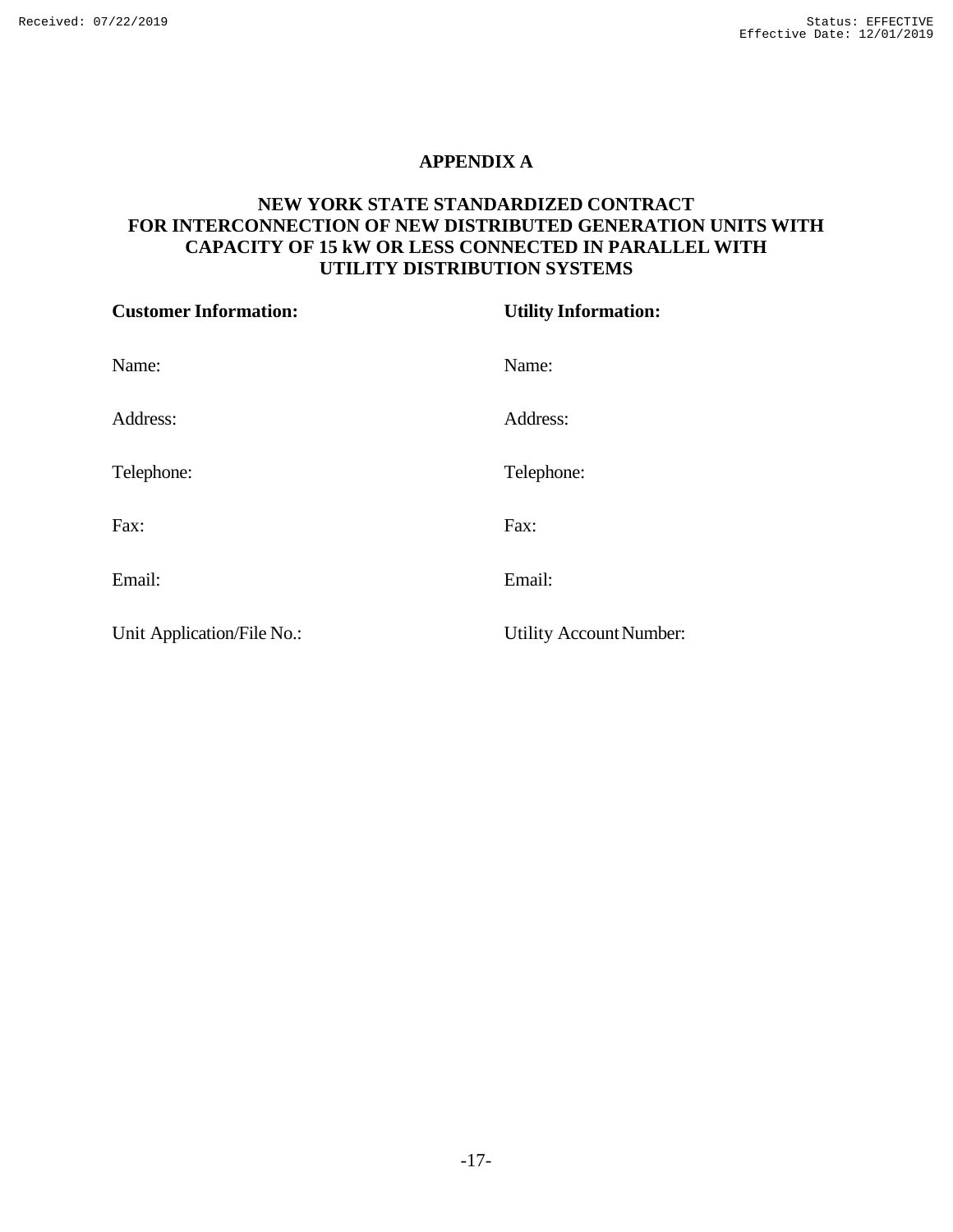#### **DEFINITIONS**

**Dedicated Facilities** means the equipment and facilities on the Utility's system necessary to permit operation of the Unit in parallel with the Utility's system.

**Delivery Service** means the services the Utility may provide to deliver capacity or energy generated by Customer to a buyer to a delivery point(s), including related ancillary services.

**"Net energy metering"** means the use of a net energy meter to measure, during the billing period applicable to a customer-generator, the net amount of electricity supplied by an electric corporation and provided to the corporation by a customer-generator.

**"SIR"** means the New York State Standardized Interconnection Requirements for new distributed generation units with a nameplate capacity of 15 kW or less connected in parallel with the Utility's distribution system.

**"Unit"** means the distributed generation unit with a nameplate capacity of 15 kW or less located on the Customer's premises at the time the Utility approves such Unit for operation in parallel with the Utility's system. This Agreement relates only to such Unit, but a new agreement shall not be required if the Customer makes physical alterations to the Unit that do not result in an increase in its nameplate generating capacity. The nameplate generating capacity of the Unit shall not exceed 15 kW.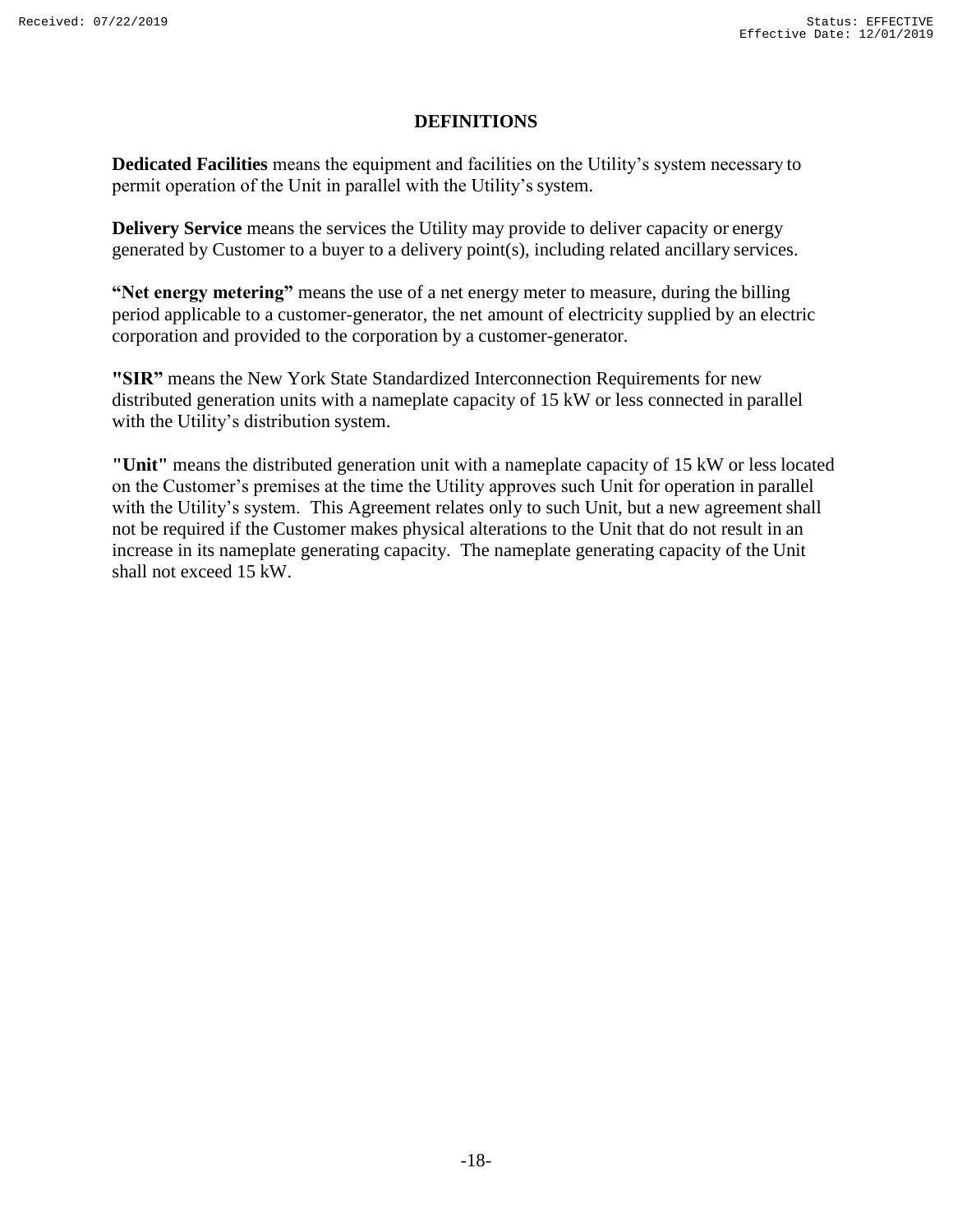# **I. TERM AND TERMINATION**

**1.1 Term:** This Agreement shall become effective when executed by both Parties and shall continue in effect until terminated.

- **1.2 Termination:** This Agreement may be terminated as follows:
	- a. The Customer may terminate this Agreement at any time, by giving the Utility sixty (60) days' written notice.
	- b. Failure by the Customer to seek final acceptance by the Utility within twelve (12) months after completion of the utility construction process described in the SIR shall automatically terminate this Agreement.
	- c. Either Party may, by giving the other Party at least sixty (60) days' prior written notice, terminate this Agreement in the event that the other Party is in default of any of the material terms and conditions of this Agreement. The terminating Party shall specify in the notice the basis for the termination and shall provide a reasonable opportunity to cure the default.
	- d. The Utility may, by giving the customer at least sixty (60) days' prior written notice, terminate this Agreement for cause. The Customer's non-compliance with an upgrade to the SIR, unless the Customer's installation is "grandfathered," shall constitute good cause.

**1.3 Disconnection and Survival of Obligations:** Upon termination of this Agreement the Unit will be disconnected from the Utility's electric system. The termination of this Agreement shall not relieve either Party of its liabilities and obligations, owed or continuing at the time of the termination.

**1.4 Suspension:** This Agreement will be suspended during any period in which the Customer is not eligible for delivery service from the Utility

# **II. SCOPE OF AGREEMENT**

**2.1 Scope of Agreement:** This Agreement relates solely to the conditions under which the Utility and the Customer agree that the Unit may be interconnected to and operated in parallel with the Utility's system.

**2.2 Electricity Not Covered:** The Utility shall have no duty under this Agreement to account for, pay for, deliver, or return in kind any electricity produced by the Facility and delivered into the Utility's System unless the system is net metered.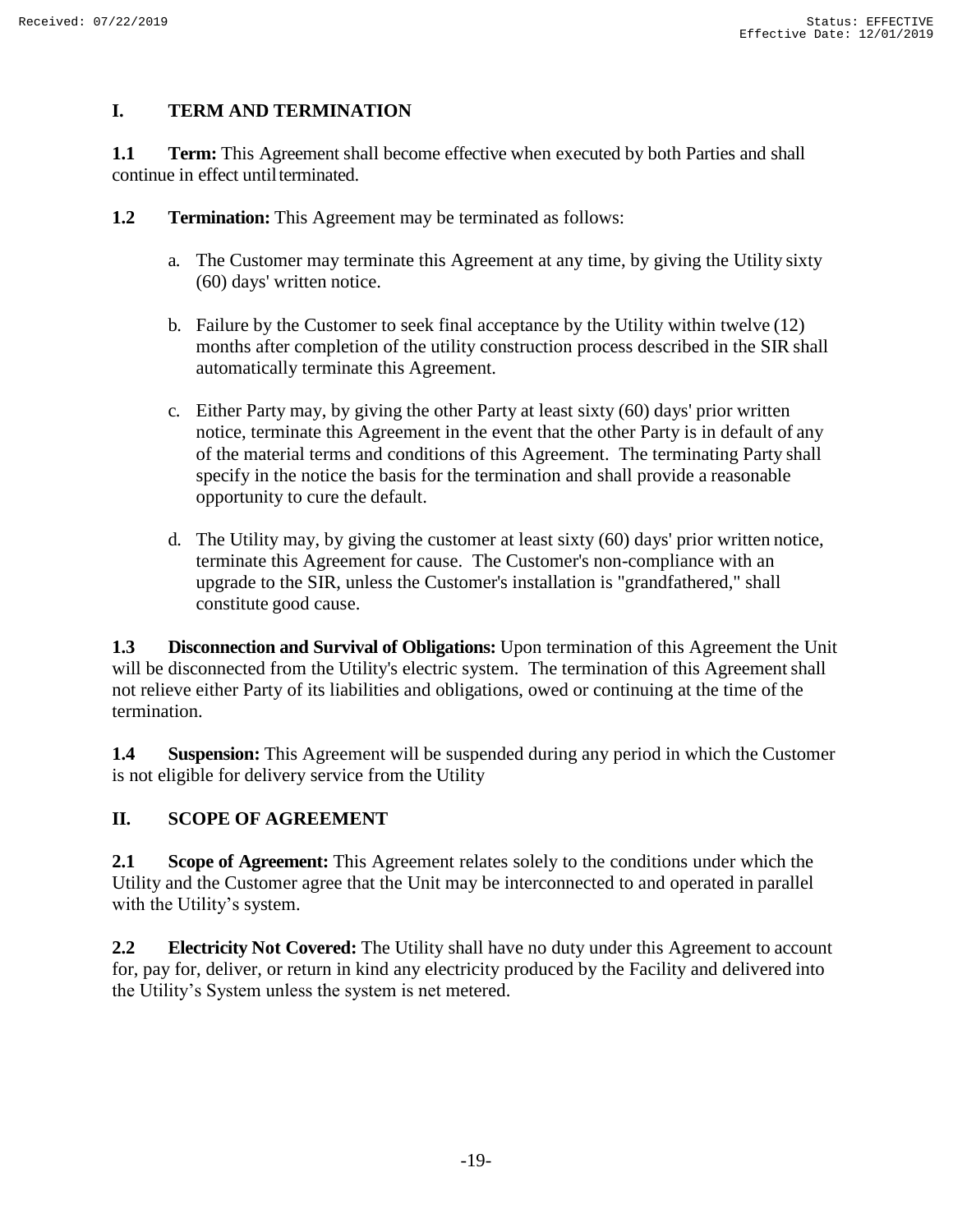# **III. INSTALLATION, OPERATION AND MAINTENANCE OF UNIT**

**3.1 Compliance with SIR:** Subject to the provisions of this Agreement, the Utility shall be required to interconnect the Unit to the Utility's system, for purposes of parallel operation, if the Utility accepts the Unit as in compliance with the SIR. The Customer shall have a continuing obligation to maintain and operate the Unit in compliance with the SIR.

**3.2 Observation of the Unit - Construction Phase:** The Utility may, in its discretion and upon reasonable notice, conduct reasonable on-site verifications during the construction of the Unit. Whenever the Utility chooses to exercise its right to conduct observations herein it shall specify to the Customer its reasons for its decision to conduct the observation. For purposes of this paragraph and paragraphs 3.3 through 3.5, the term "on-site verification" shall not include testing of the Unit, and verification tests shall not be required except as provided in paragraphs 3.3 and 3.4.

**3.3 Observation of the Unit - Ten-day Period:** The Utility may conduct on-site verifications of the Unit and observe the execution of verification testing within a reasonable period of time, not exceeding ten (10) business days after system installation. The applicant's facility will be allowed to commence parallel operation upon satisfactory completion of the verification test. The applicant must have complied with and must continue to comply with all contractual and technical requirements.

**3.4 Observation of the Unit - Post-Ten-day Period:** If the Utility does not perform an on-site verification of the Unit and observe the execution of verification testing within the ten-day period, the Customer will send the Utility within five (5) days of the verification testing a written notification certifying that the Unit has been installed and tested in compliance with the SIR, the utility-accepted design and the equipment manufacturer's instructions. The Customer may begin to produce energy upon satisfactory completion of the verification test. After receiving the verification test notification, the Utility will either issue to the Customer a formal letter of acceptance for interconnection, or may request that the applicant and utility set a date and time to conduct an on-site verification of the Unit and make reasonable inquiries of the Customer, but only for purposes of determining whether the verification tests were properly performed. The Customer shall not be required to perform the verification tests a second time, unless irregularities appear in the verification test report or there are other objective indications that the tests were not properly performed in the first instance.

**3.5 Observation of the Unit - Operations:** The Utility may conduct on-site verification of the operations of the Unit after it commences operations if the Utility has a reasonable basis for doing so based on its responsibility to provide continuous and reliable utility service or as authorized by the provisions of the Utility's Retail Electric Tariff relating to the verification of customer installations generally.

**3.6 Costs of Dedicated Facilities:** During the term of this Agreement, the Utility shall design, construct and install the Dedicated Facilities. The Customer shall be responsible for paying the incremental capital cost of such Dedicated Facilities attributable to the Customer's Unit. All costs associated with the operation and maintenance of the Dedicated Facilities after the Unit first produces energy shall be the responsibility of the Utility.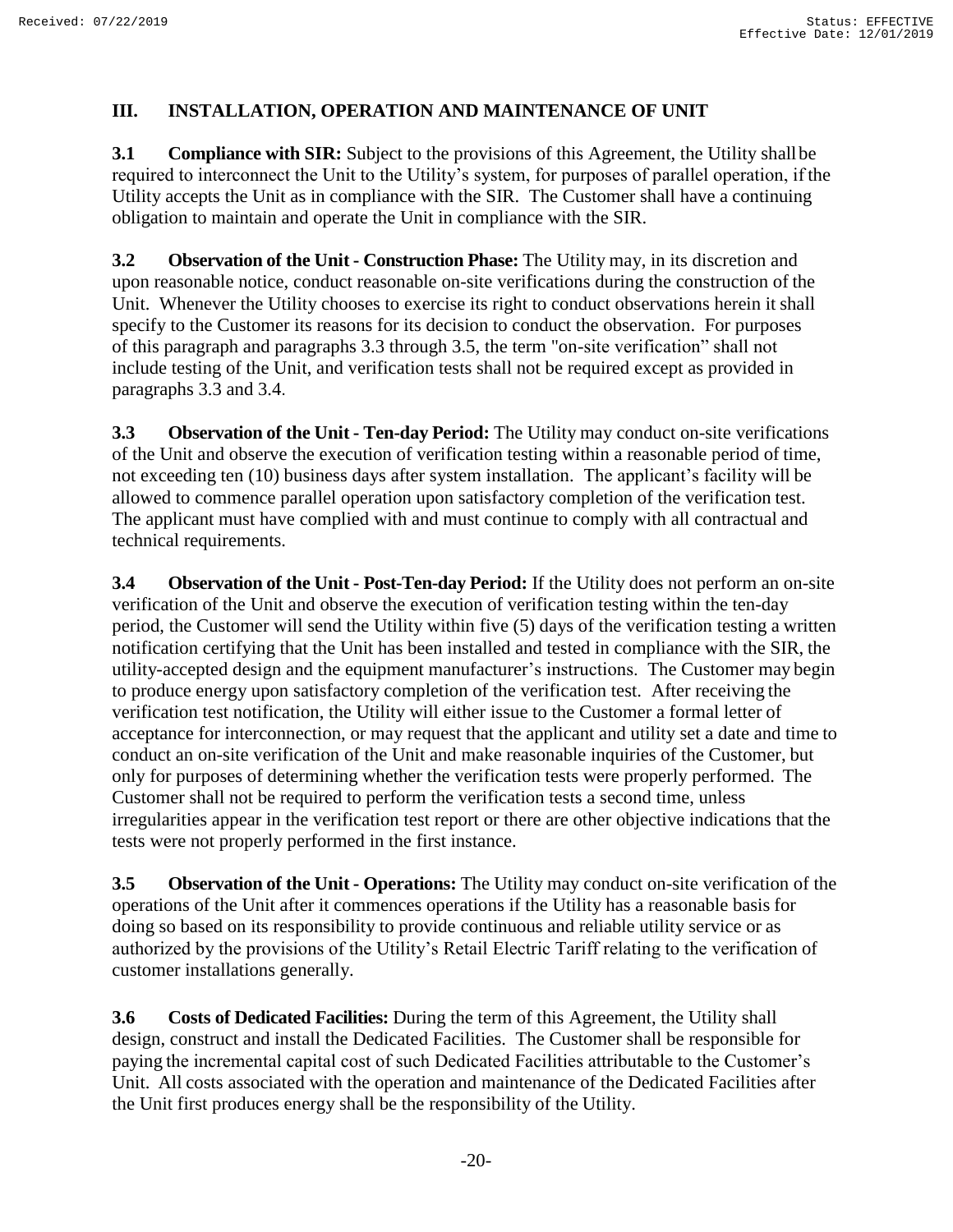# **IV. DISCONNECTION OF THE UNIT**

**4.1 Emergency Disconnection:** The Utility may disconnect the Unit, without prior notice to the Customer (a) to eliminate conditions that constitute a potential hazard to Utility personnel or the general public; (b) if pre-emergency or emergency conditions exist on the Utility system; (c) if a hazardous condition relating to the Unit is observed by a Utility inspection; or (d) if the Customer has tampered with any protective device. The Utility shall notify the Customer of the emergency if circumstances permit.

**4.2 Non-Emergency Disconnection:** The Utility may disconnect the Unit, after notice to the responsible party has been provided and a reasonable time to correct, consistent with the conditions, has elapsed, if (a) the Customer has failed to make available records of verification tests and maintenance of his protective devices; (b) the Unit system interferes with Utility equipment or equipment belonging to other customers of the Utility; (c) the Unit adversely affects the quality of service of adjoining customers.

**4.3 Disconnection by Customer:** The Customer may disconnect the Unit at any time.

**4.4 Utility Obligation to Cure Adverse Effect:** If, after the Customer meets all interconnection requirements, the operations of the Utility are adversely affecting the performance of the Unit or the Customer's premises, the Utility shall immediately take appropriate action to eliminate the adverse effect. If the Utility determines that it needs to upgrade or reconfigure its system the Customer will not be responsible for the cost of new or additional equipment beyond the point of common coupling between the Customer and the Utility.

# **V. ACCESS**

**5.1 Access to Premises:** The Utility shall have access to the disconnect switch of the Unit at all times. At reasonable hours and upon reasonable notice consistent with Section III of this Agreement, or at any time without notice in the event of an emergency (as defined in paragraph 4.1), the Utility shall have access to the Premises.

**5.2 Utility and Customer Representatives:** The Utility shall designate, and shall provide to the Customer, the name and telephone number of a representative or representatives who can be reached at all times to allow the Customer to report an emergency and obtain the assistance of the Utility. For the purpose of allowing access to the premises, the Customer shall provide the Utility with the name and telephone number of a person who is responsible for providing access to the Premises.

**5.3 Utility Right to Access Utility-Owned Facilities and Equipment:** If necessary forthe purposes of this Agreement, the Customer shall allow the Utility access to the Utility's equipment and facilities located on the Premises. To the extent that the Customer does not own all or any part of the property on which the Utility is required to locate its equipment or facilities to serve the Customer under this Agreement, the Customer shall secure and provide in favor of the Utility the necessary rights to obtain access to such equipment or facilities, including easements if the circumstances so require.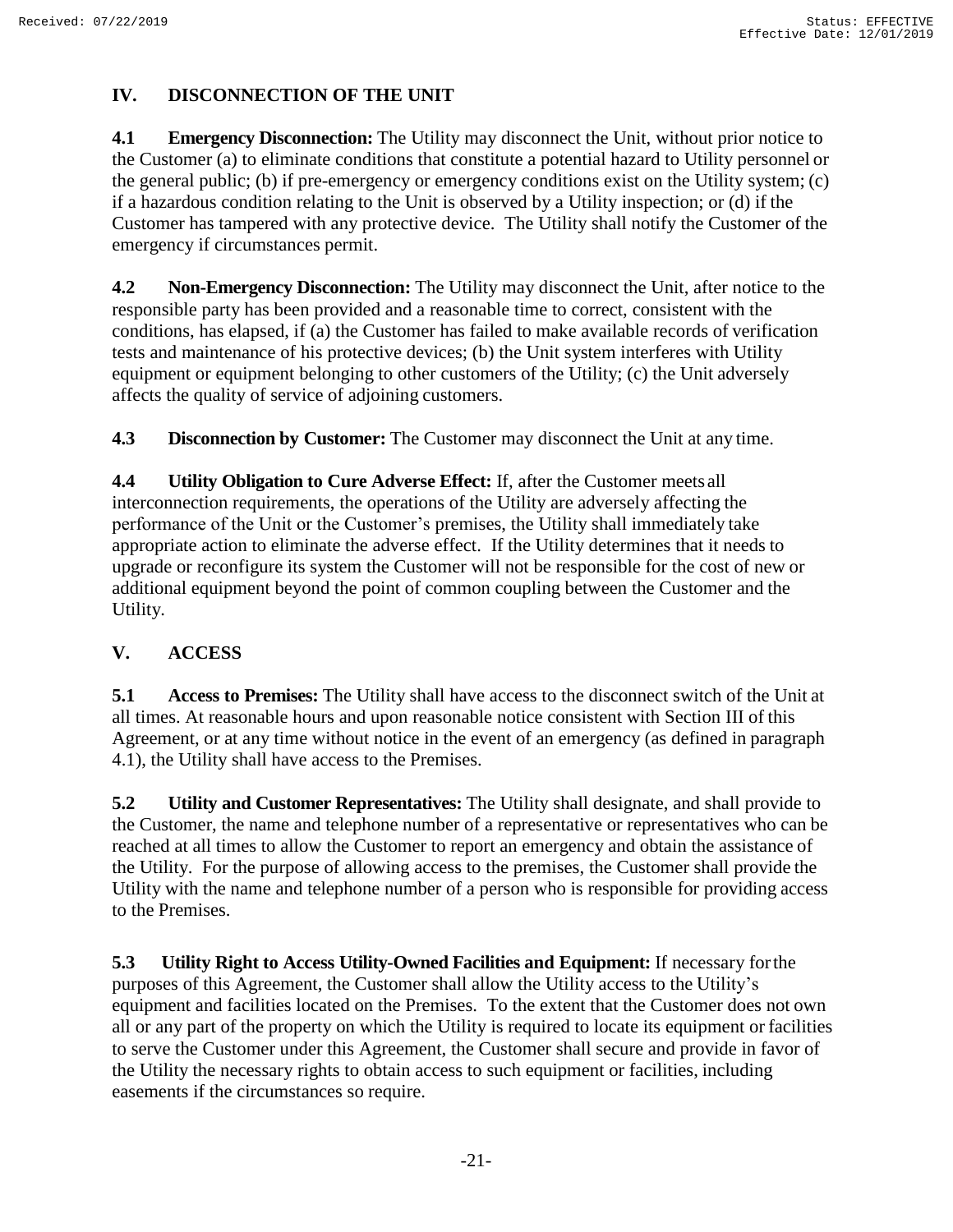# **VI. DISPUTE RESOLUTION**

**6.1 Good Faith Resolution of Disputes:** Each Party agrees to attempt to resolve all disputes arising hereunder promptly, equitably and in a good faith manner.

**6.2 Mediation:** If a dispute arises under this Agreement, and if it cannot be resolved by the Parties within ten (10) business days after written notice of the dispute, the parties agree to submit the dispute to mediation by a mutually acceptable mediator, in a mutually convenient location in New York State, in accordance with the then current CPR Institute for Dispute Resolution Mediation Procedure, or to mediation by a mediator provided by the New York Public Service Commission. The Parties agree to participate in good faith in the mediation for a period of up to 90 days. If the Parties are not successful in resolving their disputes through mediation, then the parties may refer the dispute for resolution to the New York Public Service Commission, which shallmaintain continuing jurisdiction over this Agreement.

**6.3 Escrow:** If there are amounts in dispute of more than two thousand dollars (\$2,000), the Customer shall either place such disputed amounts into an independent escrow account pending final resolution of the dispute in question, or provide to the Utilityan appropriate irrevocable standbyletter of credit in lieu thereof.

### **VII. INSURANCE**

**7.1** The Customer is not required to provide general liability insurance coverage as part of this Agreement, the SIR, or any other Utility requirement. Due to the risk of incurring damages however, the Public Service Commission recommends that every distributed generation customer protect itself with insurance.

**7.2 Effect:** The inability of the Utility to require the Customer to provide general liability insurance coverage for operation of the Unit is not a waiver of any rights the Utility may have to pursue remedies at law against the Customer to recover damages.

# **VIII. MISCELLANEOUS PROVISIONS**

**8.1 Beneficiaries:** This Agreement is intended solely for the benefit of the Parties hereto, and if a Party is an agent, its principal. Nothing in this Agreement shall be construed to create any duty to, or standard of care with reference to, or any liability to, any other person.

**8.2 Severability:** If any provision or portion of this Agreement shall for any reason be held or adjudged to be invalid or illegal or unenforceable by any court of competent jurisdiction, such portion or provision shall be deemed separate and independent, and the remainder of this Agreement shall remain in full force and effect.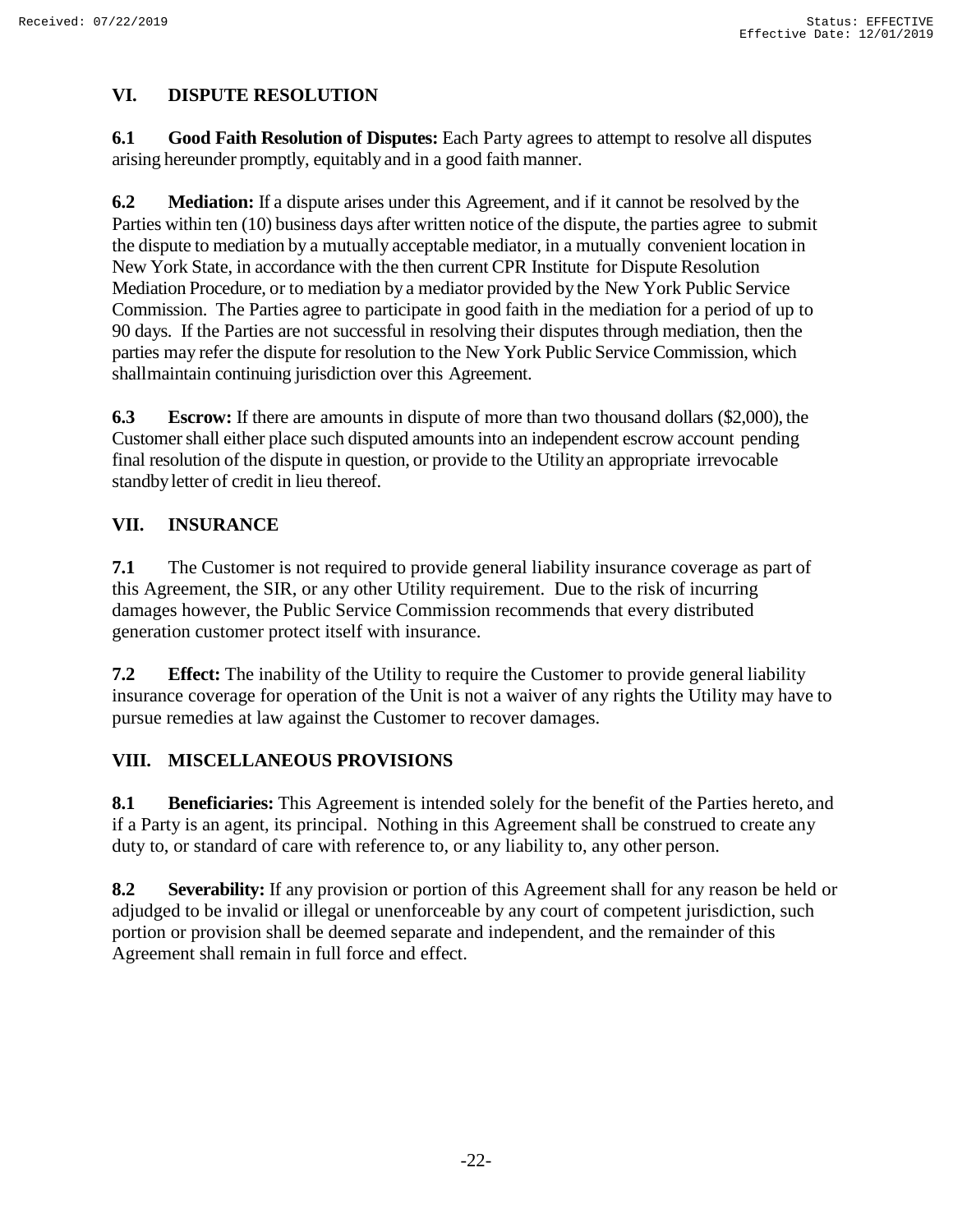**8.3 Entire Agreement:** This Agreement constitutes the entire Agreement between the Parties and supersedes all prior agreements or understandings, whether verbal or written.

**8.4 Waiver:** No delay or omission in the exercise of any right under this Agreement shall impair any such right or shall be taken, construed or considered as a waiver or relinquishment thereof, but any such right may be exercised from time to time and as often as may be deemed expedient. In the event that any agreement or covenant herein shall be breached and thereafter waived, such waiver shall be limited to the particular breach so waived and shall not be deemed to waive any other breach hereunder.

**8.5 Applicable Law:** This Agreement shall be governed by and construed in accordancewith the law of the State of New York.

**8.6 Amendments:** This Agreement shall not be amended unless the amendment is in writing and signed by the Utility and the Customer.

**8.7 Force Majeure:** For purposes of this Agreement, "Force Majeure Event" means any event: (a) that is beyond the reasonable control of the affected Party; and (b) that the affected Party is unable to prevent or provide against by exercising reasonable diligence, including the following events or circumstances, but only to the extent they satisfy the preceding requirements: acts of war, public disorder, insurrection, or rebellion; floods, hurricanes, earthquakes, lightning, storms, and other natural calamities; explosions or fires; strikes, work stoppages, or labor disputes; embargoes; and sabotage. If a Force Majeure Event prevents a Party from fulfilling any obligations under this Agreement, such Party will promptly notify the other Party in writing, and will keep the other Party informed on a continuing basis of the scope and duration of the Force Majeure Event. The affected Party will specify in reasonable detail the circumstances of the Force Majeure Event, its expected duration, and the steps that the affected Party is taking to mitigate the effects of the event on its performance. The affected Party will be entitled to suspend or modify its performance of obligations under this Agreement, other than the obligation to make payments then due or becoming due under this Agreement, but only to the extent that the effect of the Force Majeure Event cannot be mitigated by the use of reasonable efforts. The affected Party will use reasonable efforts to resume its performance as soon as possible.

**8.8 Assignment to Corporate Party:** At any time during the term, the Customer mayassign this Agreement to a corporation or other entity with limited liability, provided that the Customer obtains the consent of the Utility. Such consent will not be withheld unless the Utility can demonstrate that the corporate entity is not reasonably capable of performing the obligations of the assigning Customer under this Agreement.

**8.9 Assignment to Individuals:** At any time during the term, the Customer may assignthis Agreement to another person, other than a corporation or other entity with limited liability, provided that the assignee is the owner, lessee, or is otherwise responsible for the Unit.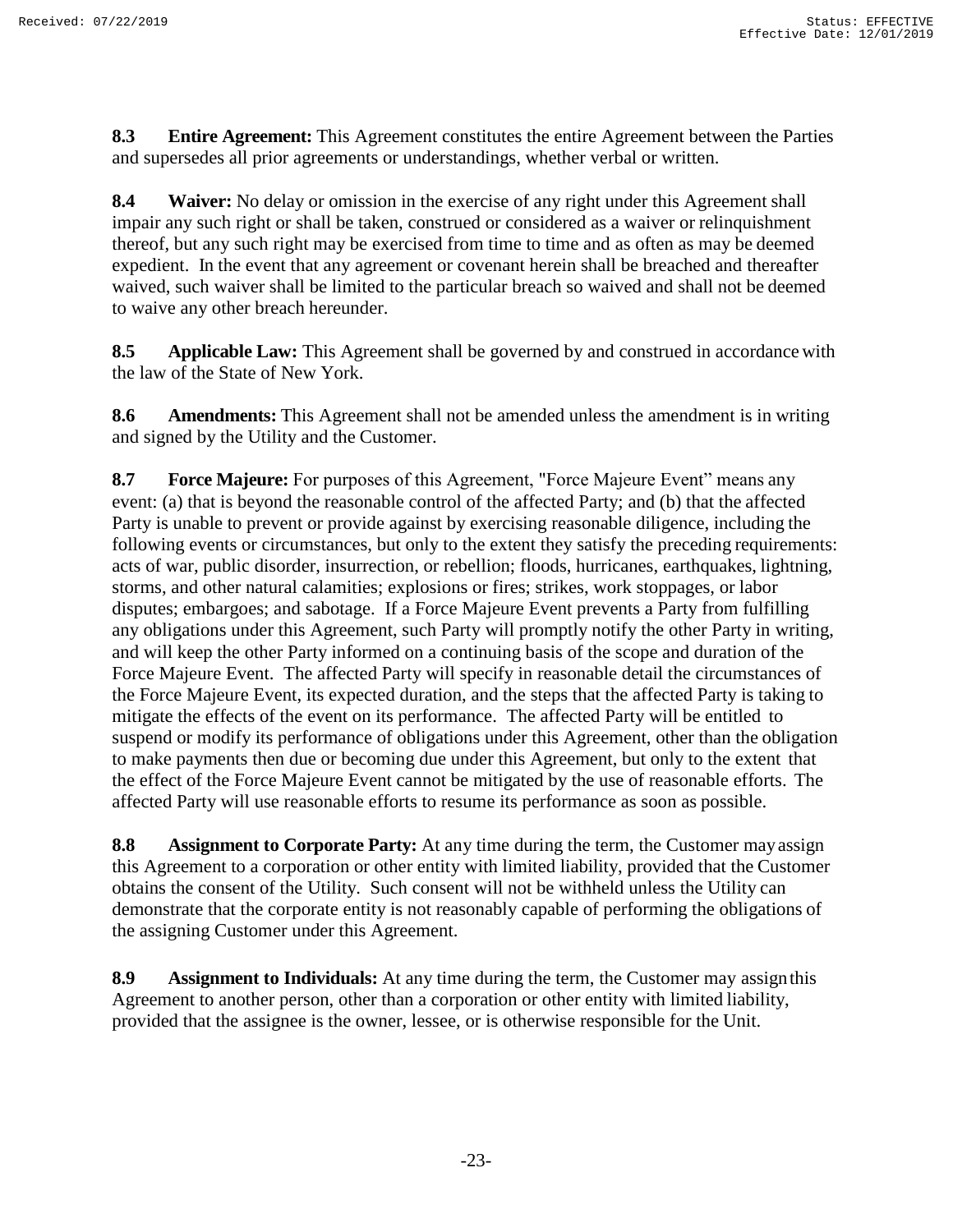**8.10 Permits and Approvals:** Customer shall obtain all environmental and other permits lawfully required by governmental authorities prior to the construction and for the operation of the Unit during the term of this Agreement.

**8.11 Limitation of Liability:** Neither by inspection, if any, or non-rejection, nor in any other way, does the Utility give any warranty, express or implied, as to the adequacy, safety, or other characteristics of any structures, equipment, wires, appliances or devices owned, installed or maintained by the Customer or leased by the Customer from third parties, including without limitation the Unit and any structures, equipment, wires, appliances or devices appurtenant thereto.

# **ACCEPTED AND AGREED:**

**Customer Signature:**

**Printed Name:**

**Title:**

**Date:**

**Utility Signature:**

**Printed Name:**

**Title:**

**Date:**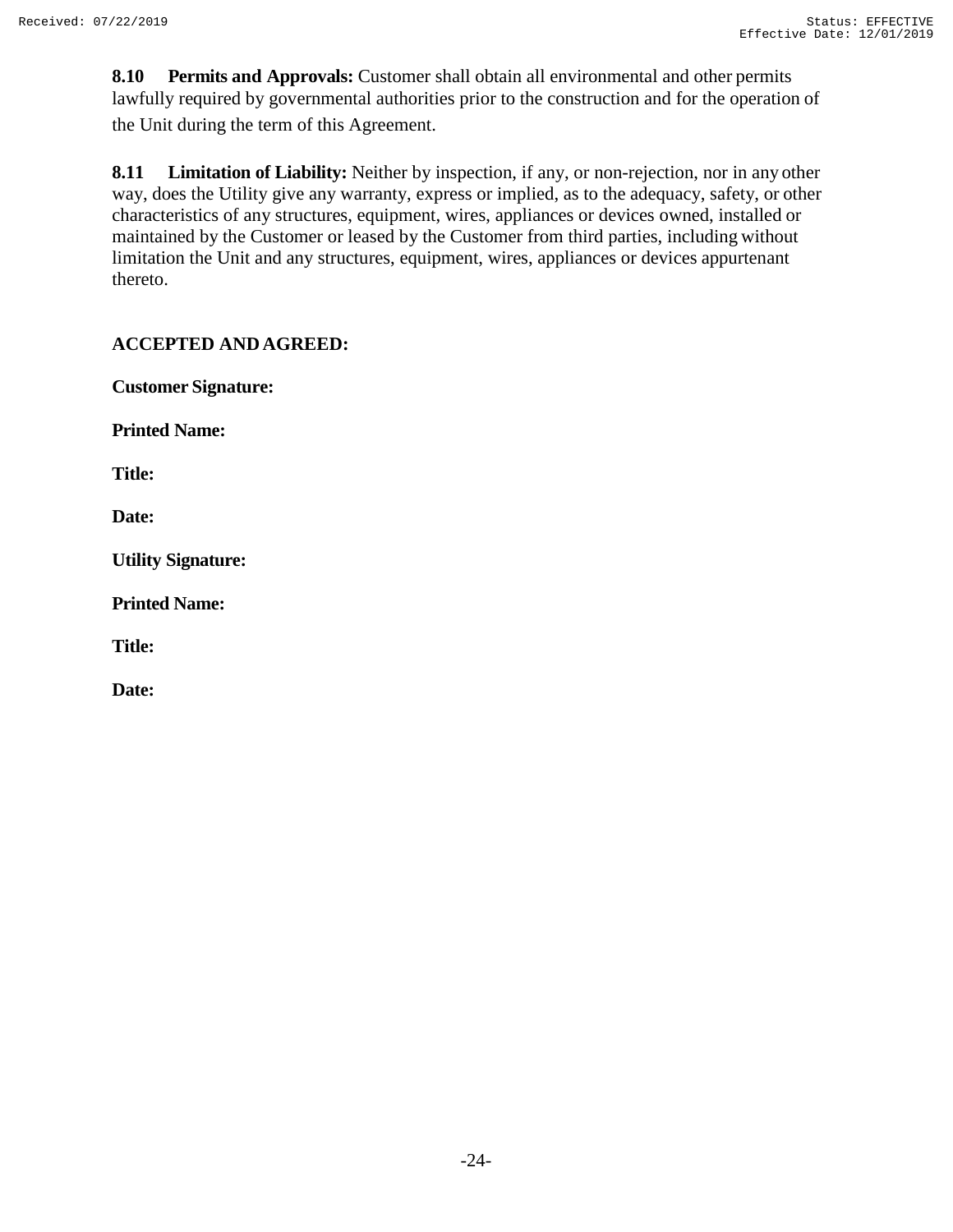## **NEW YORK STATE STANDARIZED APPLICATION FOR INTERCONNECTION OF INVERTER BASED PARALLEL GENERATION EQUIPMENT TO THE ELECTRIC SYSTEM OF**

### **Utility:**

### **Customer:**

| Name:    |                                           |                    | Phone: $($ )       |         |
|----------|-------------------------------------------|--------------------|--------------------|---------|
| Address: |                                           |                    | Fax: $($           |         |
|          |                                           |                    | Email:             |         |
|          |                                           |                    | Municipality:      |         |
|          | Utility Account No.:                      |                    | Utility Meter No.: |         |
|          | Agent (if any):                           |                    |                    |         |
| Name:    |                                           |                    | Phone: $($         |         |
| Address: |                                           |                    | Fax: $($           |         |
|          |                                           |                    | Email:             |         |
|          | <b>Consulting Engineer or Contractor:</b> |                    |                    |         |
| Name:    |                                           |                    | Phone: $($ )       |         |
| Address: |                                           |                    | Fax: (             | $\big)$ |
|          |                                           |                    | Email:             |         |
|          | <b>Existing Electric Service:</b>         |                    |                    |         |
|          | Capacity:                                 | Amperes            |                    |         |
|          | Voltage:                                  | Volts              |                    |         |
|          | <b>Service Character:</b>                 | $( )$ Single Phase | () Three Phase     |         |

# **Location of Protective Interface Equipment on Property:**

(*Include address if different from customer address.*)